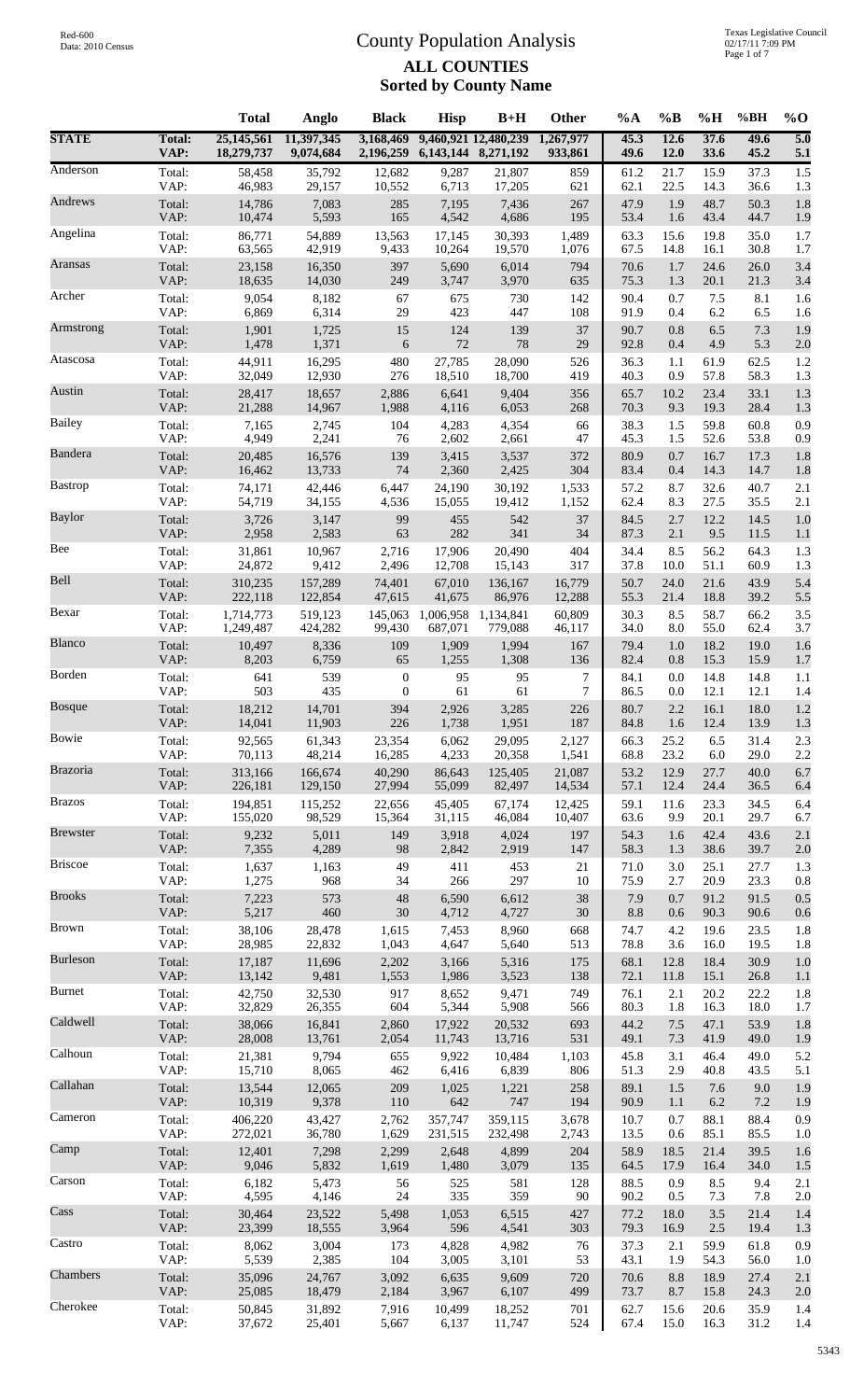|               |                       | <b>Total</b>             | Anglo                   | <b>Black</b>           | <b>Hisp</b>             | $B+H$                | Other                | %A           | $\%B$        | %H           | %BH          | $%$ <sup>O</sup>        |
|---------------|-----------------------|--------------------------|-------------------------|------------------------|-------------------------|----------------------|----------------------|--------------|--------------|--------------|--------------|-------------------------|
| <b>STATE</b>  | <b>Total:</b><br>VAP: | 25,145,561<br>18,279,737 | 11,397,345<br>9,074,684 | 3,168,469<br>2,196,259 | 6, 143, 144 8, 271, 192 | 9,460,921 12,480,239 | 1,267,977<br>933,861 | 45.3<br>49.6 | 12.6<br>12.0 | 37.6<br>33.6 | 49.6<br>45.2 | $\overline{5.0}$<br>5.1 |
| Childress     | Total:                | 7,041                    | 4,327                   | 723                    | 1,885                   | 2,586                | 128                  | 61.5         | 10.3         | 26.8         | 36.7         | 1.8                     |
|               | VAP:                  | 5,533                    | 3,439                   | 617                    | 1,393                   | 2,000                | 94                   | 62.2         | 11.2         | 25.2         | 36.1         | 1.7                     |
| Clay          | Total:                | 10,752                   | 9,941                   | 79                     | 467                     | 539                  | 272                  | 92.5         | 0.7          | 4.3          | 5.0          | 2.5                     |
|               | VAP:                  | 8,310                    | 7,789                   | 46                     | 277                     | 321                  | 200                  | 93.7         | 0.6          | 3.3          | 3.9          | 2.4                     |
| Cochran       | Total:                | 3,127<br>2,209           | 1,329<br>1,070          | 139                    | 1,654                   | 1,770                | 28                   | 42.5         | 4.4<br>4.4   | 52.9         | 56.6         | 0.9                     |
| Coke          | VAP:<br>Total:        | 3,320                    | 2,651                   | 98<br>12               | 1,027<br>602            | 1,116<br>612         | 23<br>57             | 48.4<br>79.8 | 0.4          | 46.5<br>18.1 | 50.5<br>18.4 | 1.0<br>1.7              |
| Coleman       | VAP:                  | 2,621                    | 2,168                   | 9                      | 406                     | 414                  | 39                   | 82.7         | 0.3          | 15.5         | 15.8         | 1.5                     |
|               | Total:                | 8,895                    | 7,123                   | 246                    | 1,419                   | 1,637                | 135                  | 80.1         | 2.8          | 16.0         | 18.4         | 1.5                     |
| Collin        | VAP:                  | 6,916                    | 5,755                   | 159                    | 907                     | 1,057                | 104                  | 83.2         | 2.3          | 13.1         | 15.3         | 1.5                     |
|               | Total:                | 782,341                  | 493,492                 | 72,751                 | 115,354                 | 185,221              | 103,628              | 63.1         | 9.3          | 14.7         | 23.7         | 13.2                    |
| Collingsworth | VAP:                  | 557,664                  | 368,136                 | 47,593                 | 72,370                  | 118,642              | 70,886               | 66.0         | 8.5          | 13.0         | 21.3         | 12.7                    |
|               | Total:                | 3,057                    | 1,937                   | 168                    | 916                     | 1,047                | 73                   | 63.4         | 5.5          | 30.0         | 34.2         | 2.4                     |
| Colorado      | VAP:                  | 2,212<br>20,874          | 1,538                   | 108<br>2,909           | 522                     | 620                  | 54                   | 69.5         | 4.9          | 23.6         | 28.0<br>39.2 | 2.4                     |
|               | Total:<br>VAP:        | 15,906                   | 12,496<br>10,357        | 2,007                  | 5,452<br>3,455          | 8,173<br>5,397       | 205<br>152           | 59.9<br>65.1 | 13.9<br>12.6 | 26.1<br>21.7 | 33.9         | 1.0<br>1.0              |
| Comal         | Total:                | 108,472                  | 77,387                  | 2,161                  | 26,989                  | 28,870               | 2,215                | 71.3         | 2.0          | 24.9         | 26.6         | 2.0                     |
|               | VAP:                  | 82,775                   | 62,003                  | 1,430                  | 17,782                  | 19,101               | 1,671                | 74.9         | 1.7          | 21.5         | 23.1         | 2.0                     |
| Comanche      | Total:                | 13,974                   | 10,145                  | 88                     | 3,605                   | 3,648                | 181                  | 72.6         | 0.6          | 25.8         | 26.1         | 1.3                     |
|               | VAP:                  | 10,594                   | 8,273                   | 42                     | 2,164                   | 2,185                | 136                  | 78.1         | 0.4          | 20.4         | 20.6         | 1.3                     |
| Concho        | Total:                | 4,087                    | 1,810                   | 106                    | 2,173                   | 2,231                | 46                   | 44.3         | 2.6          | 53.2         | 54.6         | 1.1                     |
|               | VAP:                  | 3,510                    | 1,499                   | 94                     | 1,918                   | 1,971                | 40                   | 42.7         | 2.7          | 54.6         | 56.2         | 1.1                     |
| Cooke         | Total:                | 38,437                   | 30,255                  | 1,296                  | 5,997                   | 7,228                | 954                  | 78.7         | 3.4          | 15.6         | 18.8         | 2.5                     |
|               | VAP:                  | 28,606                   | 23,790                  | 752                    | 3,408                   | 4,131                | 685                  | 83.2         | 2.6          | 11.9         | 14.4         | 2.4                     |
| Coryell       | Total:                | 75,388                   | 46,776                  | 13,806                 | 11,973                  | 24,847               | 3,765                | 62.0         | 18.3         | 15.9         | 33.0         | 5.0                     |
| Cottle        | VAP:                  | 54,383                   | 35,409                  | 9,257                  | 7,465                   | 16,346               | 2,628                | 65.1         | 17.0         | 13.7         | 30.1         | 4.8                     |
|               | Total:                | 1,505                    | 1,043                   | 142                    | 316                     | 450                  | 12                   | 69.3         | 9.4          | 21.0         | 29.9         | 0.8                     |
| Crane         | VAP:                  | 1,155                    | 848                     | 96                     | 203                     | 298                  | 9                    | 73.4         | 8.3          | 17.6         | 25.8         | 0.8                     |
|               | Total:                | 4,375                    | 1,761                   | 150                    | 2,409                   | 2,538                | 76                   | 40.3         | 3.4          | 55.1         | 58.0         | 1.7                     |
| Crockett      | VAP:                  | 3,086                    | 1,402                   | 90                     | 1,537                   | 1,622                | 62                   | 45.4         | 2.9          | 49.8         | 52.6         | 2.0                     |
|               | Total:                | 3,719                    | 1,312                   | 37                     | 2,352                   | 2,366                | 41                   | 35.3         | 1.0          | 63.2         | 63.6         | 1.1                     |
| Crosby        | VAP:                  | 2,725                    | 1,106                   | 21                     | 1,572                   | 1,584                | 35                   | 40.6         | 0.8          | 57.7         | 58.1         | 1.3                     |
|               | Total:                | 6,059                    | 2,625                   | 243                    | 3,171                   | 3,388                | 46                   | 43.3         | 4.0          | 52.3         | 55.9         | 0.8                     |
|               | VAP:                  | 4,312                    | 2,118                   | 154                    | 2,010                   | 2,158                | 36                   | 49.1         | 3.6          | 46.6         | 50.0         | 0.8                     |
| Culberson     | Total:                | 2,398                    | 504                     | $24\,$                 | 1,827                   | 1,840                | 54                   | 21.0         | 1.0          | 76.2         | 76.7         | 2.3                     |
|               | VAP:                  | 1,731                    | 415                     | 15                     | 1,265                   | 1,275                | 41                   | 24.0         | 0.9          | 73.1         | 73.7         | 2.4                     |
| Dallam        | Total:                | 6,703                    | 3,726                   | 114                    | 2,717                   | 2,814                | 163                  | 55.6         | 1.7          | 40.5         | 42.0         | 2.4                     |
|               | VAP:                  | 4,700                    | 2,831                   | 71                     | 1,700                   | 1,764                | 105                  | 60.2         | 1.5          | 36.2         | 37.5         | 2.2                     |
| Dallas        | Total:                | 2,368,139                | 784,693                 | 548,141                | 905,940                 | 1,438,958            | 144,488              | 33.1         | 23.1         | 38.3         | 60.8         | 6.1                     |
|               | VAP:                  | 1,713,876                | 657,889                 | 384,232                | 569,832                 | 946,841              | 109,146              | 38.4         | 22.4         | 33.2         | 55.2         | 6.4                     |
| Dawson        | Total:                | 13,833                   | 5,402                   | 992                    | 7,387                   | 8,305                | 126                  | 39.1         | 7.2          | 53.4         | 60.0         | 0.9                     |
|               | VAP:                  | 10,411                   | 4,489                   | 786                    | 5,067                   | 5,825                | 97                   | 43.1         | 7.5          | 48.7         | 56.0         | 0.9                     |
| De Witt       | Total:                | 20,097                   | 11,482                  | 2,030                  | 6,502                   | 8,366                | 249                  | 57.1         | 10.1         | 32.4         | 41.6         | 1.2                     |
| Deaf Smith    | VAP:                  | 15,604                   | 9,479                   | 1,484                  | 4,539                   | 5,976                | 149                  | 60.7         | 9.5          | 29.1         | 38.3         | 1.0                     |
|               | Total:                | 19,372                   | 5,939                   | 296                    | 13,039                  | 13,234               | 199                  | 30.7         | 1.5          | 67.3         | 68.3         | 1.0                     |
| Delta         | VAP:                  | 13,131                   | 4,759                   | 178                    | 8,079                   | 8,221                | 151                  | 36.2         | 1.4          | 61.5         | 62.6         | 1.1                     |
|               | Total:                | 5,231                    | 4,351                   | 431                    | 288                     | 706                  | 174                  | 83.2         | 8.2          | 5.5          | 13.5         | 3.3                     |
| Denton        | VAP:                  | 4,046                    | 3,467                   | 289                    | 169                     | 452                  | 127                  | 85.7         | 7.1          | 4.2          | 11.2         | 3.1                     |
|               | Total:                | 662,614                  | 426,887                 | 61,608                 | 120,836                 | 179,757              | 55,970               | 64.4         | 9.3          | 18.2         | 27.1         | 8.4                     |
| Dickens       | VAP:                  | 480,354                  | 324,071                 | 41,996                 | 76,110                  | 116,894              | 39,389               | 67.5         | 8.7          | 15.8         | 24.3         | 8.2                     |
|               | Total:                | 2,444                    | 1,590                   | 107                    | 708                     | 801                  | 53                   | 65.1         | 4.4          | 29.0         | 32.8         | 2.2                     |
| Dimmit        | VAP:                  | 1,952                    | 1,329                   | 95                     | 494                     | 583                  | 40                   | 68.1         | 4.9          | 25.3         | 29.9         | 2.0                     |
|               | Total:                | 9,996                    | 1,217                   | 122                    | 8,616                   | 8,700                | 79                   | 12.2         | 1.2          | 86.2         | 87.0         | 0.8                     |
|               | VAP:                  | 6,995                    | 981                     | 71                     | 5,898                   | 5,954                | 60                   | 14.0         | 1.0          | 84.3         | 85.1         | 0.9                     |
| Donley        | Total:                | 3,677                    | 3,136                   | 182                    | 309                     | 488                  | 53                   | 85.3         | 4.9          | 8.4          | 13.3         | 1.4                     |
|               | VAP:                  | 2,919                    | 2,558                   | 114                    | 206                     | 317                  | 44                   | 87.6         | 3.9          | 7.1          | 10.9         | 1.5                     |
| Duval         | Total:                | 11,782                   | 1,206                   | 124                    | 10,424                  | 10,512               | 64                   | 10.2         | 1.1          | 88.5         | 89.2         | 0.5                     |
|               | VAP:                  | 8,707                    | 965                     | 104                    | 7,608                   | 7,691                | 51                   | 11.1         | 1.2          | 87.4         | 88.3         | 0.6                     |
| Eastland      | Total:                | 18,583                   | 15,271                  | 403                    | 2,673                   | 3,041                | 271                  | 82.2         | 2.2          | 14.4         | 16.4         | 1.5                     |
|               | VAP:                  | 14,421                   | 12,244                  | 297                    | 1,660                   | 1,950                | 227                  | 84.9         | 2.1          | 11.5         | 13.5         | 1.6                     |
| Ector         | Total:                | 137,130                  | 56,306                  | 6,847                  | 72,331                  | 78,378               | 2,446                | 41.1         | 5.0          | 52.7         | 57.2         | 1.8                     |
| Edwards       | VAP:                  | 97,322                   | 45,265                  | 4,371                  | 46,135                  | 50,210               | 1,847                | 46.5         | 4.5          | 47.4         | 51.6         | 1.9                     |
|               | Total:                | 2,002                    | 947                     | 12                     | 1,027                   | 1,037                | 18                   | 47.3         | 0.6          | 51.3         | 51.8         | 0.9                     |
| El Paso       | VAP:                  | 1,585                    | 822                     | 7                      | 741                     | 747                  | 16                   | 51.9         | 0.4          | 46.8         | 47.1         | 1.0                     |
|               | Total:                | 800.647                  | 105,246                 | 29,546                 | 658,134                 | 681,134              | 14,267               | 13.1         | 3.7          | 82.2         | 85.1         | 1.8                     |
| Ellis         | VAP:                  | 559,834                  | 86,084                  | 19,153                 | 446,692                 | 462,946              | 10,804               | 15.4         | 3.4          | 79.8         | 82.7         | 1.9                     |
|               | Total:                | 149,610                  | 97,987                  | 14,298                 | 35,161                  | 48,943               | 2,680                | 65.5         | 9.6          | 23.5         | 32.7         | 1.8                     |
| Erath         | VAP:                  | 106,295                  | 74,106                  | 9,471                  | 21,088                  | 30,385               | 1,804                | 69.7         | 8.9          | 19.8         | 28.6         | 1.7                     |
|               | Total:                | 37,890                   | 29,382                  | 548                    | 7,279                   | 7,783                | 725                  | 77.5         | 1.4          | 19.2         | 20.5         | 1.9                     |
|               | VAP:                  | 29,442                   | 23,957                  | 409                    | 4,543                   | 4,924                | 561                  | 81.4         | 1.4          | 15.4         | 16.7         | 1.9                     |
| Falls         | Total:                | 17,866                   | 9,381                   | 4,633                  | 3,716                   | 8,254                | 231                  | 52.5         | 25.9         | 20.8         | 46.2         | 1.3                     |
|               | VAP:                  | 13,989                   | 7,880                   | 3,462                  | 2,532                   | 5,949                | 160                  | 56.3         | 24.7         | 18.1         | 42.5         | 1.1                     |
| Fannin        | Total:                | 33,915                   | 27,433                  | 2,509                  | 3,226                   | 5,674                | 808                  | 80.9         | 7.4          | 9.5          | 16.7         | 2.4                     |
|               | VAP:                  | 26,412                   | 21,700                  | 1,972                  | 2,178                   | 4,122                | 590                  | 82.2         | 7.5          | 8.2          | 15.6         | 2.2                     |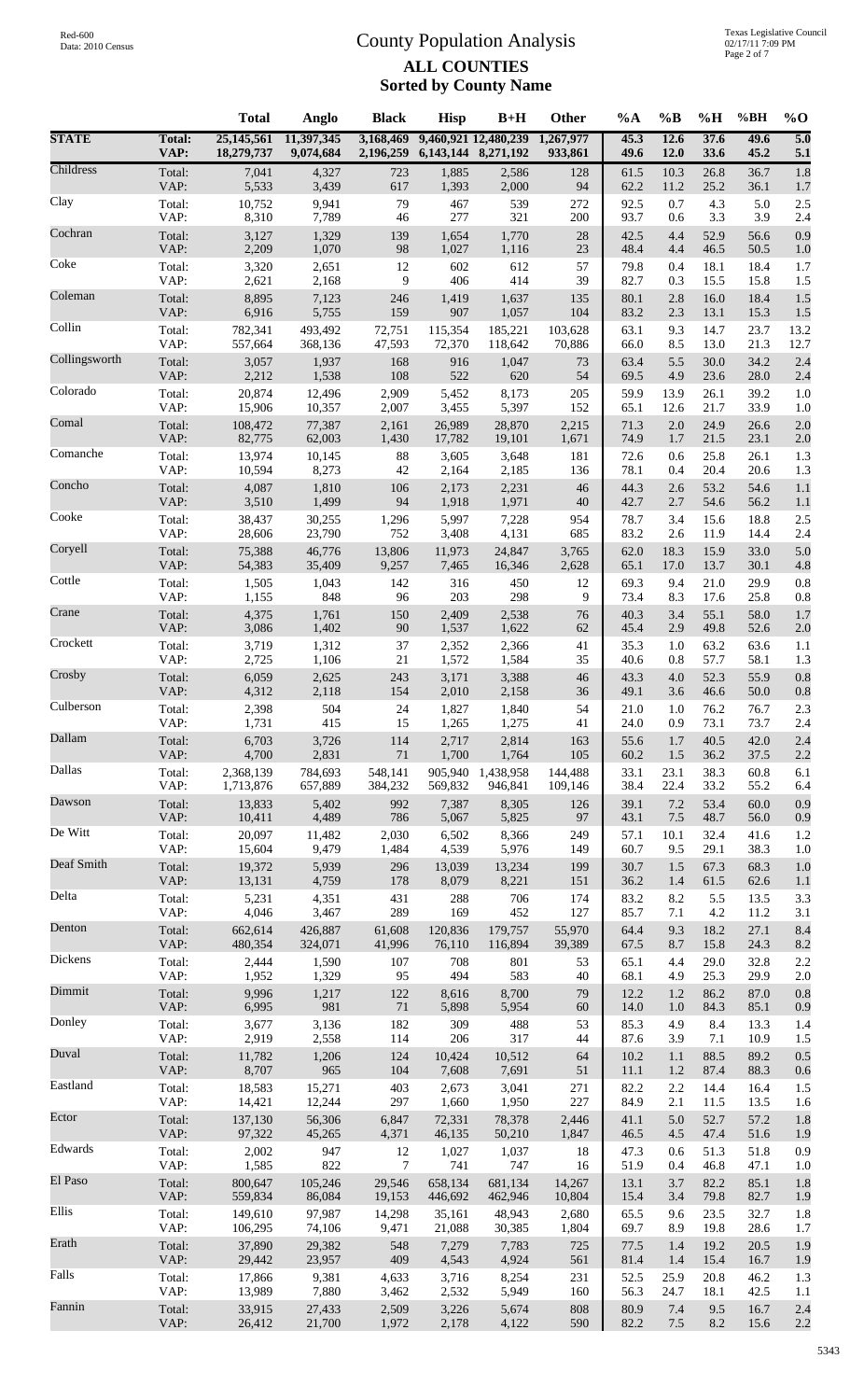|              |                       | <b>Total</b>             | Anglo                   | <b>Black</b>           | <b>Hisp</b>                | $B+H$                | Other                | %A           | $\%B$           | %H           | %BH          | $%$ <sup>O</sup>        |
|--------------|-----------------------|--------------------------|-------------------------|------------------------|----------------------------|----------------------|----------------------|--------------|-----------------|--------------|--------------|-------------------------|
| <b>STATE</b> | <b>Total:</b><br>VAP: | 25,145,561<br>18,279,737 | 11,397,345<br>9,074,684 | 3,168,469<br>2,196,259 | 6, 143, 144 8, 271, 192    | 9,460,921 12,480,239 | 1,267,977<br>933,861 | 45.3<br>49.6 | 12.6<br>12.0    | 37.6<br>33.6 | 49.6<br>45.2 | $\overline{5.0}$<br>5.1 |
| Fayette      | Total:                | 24,554                   | 18,038                  | 1,762                  | 4,585                      | 6,274                | 242                  | 73.5         | 7.2             | 18.7         | 25.6         | 1.0                     |
|              | VAP:                  | 19,165                   | 14,948                  | 1,175                  | 2,871                      | 4,027                | 190                  | 78.0         | 6.1             | 15.0         | 21.0         | 1.0                     |
| Fisher       | Total:                | 3,974                    | 2,797                   | 155                    | 999                        | 1,132                | 45                   | 70.4         | 3.9             | 25.1         | 28.5         | 1.1                     |
|              | VAP:                  | 3,076                    | 2,256                   | 107                    | 686                        | 786                  | 34                   | 73.3         | 3.5             | 22.3         | 25.6         | 1.1                     |
| Floyd        | Total:                | 6,446                    | 2,777                   | 249                    | 3,410                      | 3,631                | 38                   | 43.1         | 3.9             | 52.9         | 56.3         | 0.6                     |
|              | VAP:                  | 4,584                    | 2,322                   | 162                    | 2,078                      | 2,230                | 32                   | 50.7         | 3.5             | 45.3         | 48.6         | 0.7                     |
| Foard        | Total:                | 1,336                    | 1,087                   | 54                     | 187                        | 241                  | $\,8\,$              | 81.4         | 4.0             | 14.0         | 18.0         | 0.6                     |
| Fort Bend    | VAP:                  | 1,058                    | 893                     | 31                     | 128                        | 159                  | 6                    | 84.4         | 2.9             | 12.1         | 15.0         | 0.6                     |
|              | Total:                | 585,375                  | 211,680                 | 130,784                | 138,967                    | 265,808              | 107,887              | 36.2         | 22.3            | 23.7         | 45.4         | 18.4                    |
| Franklin     | VAP:                  | 411,540                  | 159,069                 | 88,347                 | 89,316                     | 175,785              | 76,686               | 38.7         | 21.5            | 21.7         | 42.7         | 18.6                    |
|              | Total:                | 10,605                   | 8,601                   | 479                    | 1,333                      | 1,804                | 200                  | 81.1         | 4.5             | 12.6         | 17.0         | 1.9                     |
| Freestone    | VAP:                  | 8,003                    | 6,782                   | 311                    | 776                        | 1,082                | 139                  | 84.7         | 3.9             | 9.7          | 13.5         | 1.7                     |
|              | Total:                | 19,816                   | 13,656                  | 3,280                  | 2,694                      | 5,918                | 242                  | 68.9         | 16.6            | 13.6         | 29.9         | 1.2                     |
| Frio         | VAP:                  | 15,186                   | 10,796                  | 2,515                  | 1,722                      | 4,208                | 182                  | 71.1         | 16.6            | 11.3         | 27.7         | 1.2                     |
|              | Total:                | 17,217                   | 2,796                   | 633                    | 13,401                     | 13,944               | 477                  | 16.2         | 3.7             | 77.8         | 81.0         | 2.8                     |
| Gaines       | VAP:                  | 12,958                   | 2,333                   | 587                    | 9,659                      | 10,183               | 442                  | 18.0         | 4.5             | 74.5         | 78.6         | 3.4                     |
|              | Total:                | 17,526                   | 10,628                  | 346                    | 6,413                      | 6,704                | 194                  | 60.6         | 2.0             | 36.6         | 38.3         | 1.1                     |
|              | VAP:                  | 11,420                   | 7,067                   | 207                    | 4,049                      | 4,231                | 122                  | 61.9         | 1.8             | 35.5         | 37.0         | 1.1                     |
| Galveston    | Total:                | 291,309                  | 172,652                 | 42,280                 | 65,270                     | 106,012              | 12,645               | 59.3         | 14.5            | 22.4         | 36.4         | 4.3                     |
|              | VAP:                  | 217,142                  | 136,259                 | 29,570                 | 42,649                     | 71,600               | 9,283                | 62.8         | 13.6            | 19.6         | 33.0         | 4.3                     |
| Garza        | Total:                | 6,461                    | 2,962                   | 443                    | 3,046                      | 3,452                | 47                   | 45.8         | 6.9             | 47.1         | 53.4         | 0.7                     |
|              | VAP:                  | 5,185                    | 2,442                   | 338                    | 2,390                      | 2,712                | 31                   | 47.1         | 6.5             | 46.1         | 52.3         | 0.6                     |
| Gillespie    | Total:                | 24,837                   | 19,472                  | 123                    | 4,969                      | 5,043                | 322                  | 78.4         | 0.5             | 20.0         | 20.3         | 1.3                     |
|              | VAP:                  | 19,796                   | 16,366                  | 82                     | 3,149                      | 3,197                | 233                  | 82.7         | 0.4             | 15.9         | 16.1         | 1.2                     |
| Glasscock    | Total:                | 1,226                    | 825                     | 17                     | 378                        | 395                  | 6                    | 67.3         | 1.4             | 30.8         | 32.2         | 0.5                     |
|              | VAP:                  | 874                      | 613                     | 10                     | 246                        | 256                  | 5                    | 70.1         | 1.1             | 28.1         | 29.3         | 0.6                     |
| Goliad       | Total:                | 7,210                    | 4,337                   | 385                    | 2,462                      | 2,794                | 79                   | 60.2         | 5.3             | 34.1         | 38.8         | 1.1                     |
|              | VAP:                  | 5,562                    | 3,572                   | 262                    | 1,684                      | 1,927                | 63                   | 64.2         | 4.7             | 30.3         | 34.6         | 1.1                     |
| Gonzales     | Total:                | 19,807                   | 8,836                   | 1,589                  | 9,353                      | 10,767               | 204                  | 44.6         | 8.0             | 47.2         | 54.4         | 1.0                     |
| Gray         | VAP:                  | 14,439                   | 7,229                   | 1,107                  | 6,019                      | 7,065                | 145                  | 50.1         | 7.7             | 41.7         | 48.9         | 1.0                     |
|              | Total:                | 22,535                   | 15,564                  | 1,218                  | 5,365                      | 6,521                | 450                  | 69.1         | 5.4             | 23.8         | 28.9         | 2.0                     |
| Grayson      | VAP:                  | 16,964                   | 12,391                  | 934                    | 3,311                      | 4,223                | 350                  | 73.0         | 5.5             | 19.5         | 24.9         | 2.1                     |
|              | Total:                | 120,877                  | 95,103                  | 8,066                  | 13,688                     | 21,474               | 4,300                | 78.7         | 6.7             | 11.3         | 17.8         | 3.6                     |
| Gregg        | VAP:                  | 91,745                   | 75,253                  | 5,296                  | 8,206                      | 13,389               | 3,103                | 82.0         | 5.8             | 8.9          | 14.6         | 3.4                     |
|              | Total:                | 121,730                  | 74,005                  | 25,549                 | 20,018                     | 45,034               | 2,691                | 60.8         | 21.0            | 16.4         | 37.0         | 2.2                     |
| Grimes       | VAP:                  | 90,709                   | 59,359                  | 17,641                 | 11,928                     | 29,356               | 1,994                | 65.4         | 19.4            | 13.1         | 32.4         | 2.2                     |
|              | Total:                | 26,604                   | 16,133                  | 4,559                  | 5,652                      | 10,118               | 353                  | 60.6         | 17.1            | 21.2         | 38.0         | 1.3                     |
| Guadalupe    | VAP:                  | 20,545<br>131,533        | 13,182                  | 3,477                  | 3,662<br>46,889            | 7,108<br>55,706      | 255                  | 64.2         | 16.9<br>$7.4\,$ | 17.8<br>35.6 | 34.6<br>42.4 | 1.2<br>2.8              |
|              | Total:<br>VAP:        | 95,129                   | 72,086<br>55,926        | 9,755<br>6,547         | 30,370                     | 36,536               | 3,741<br>2,667       | 54.8<br>58.8 | 6.9             | 31.9         | 38.4         | 2.8                     |
| Hale         | Total:                | 36,273                   | 13,647                  | 2,156                  | 20,269                     | 22,199               | 427                  | 37.6         | 5.9             | 55.9         | 61.2         | 1.2                     |
|              | VAP:                  | 25,839                   | 11,203                  | 1,542                  | 12,855                     | 14,309               | 327                  | 43.4         | 6.0             | 49.8         | 55.4         | 1.3                     |
| Hall         | Total:                | 3,353                    | 1,998                   | 254                    | 1,087                      | 1,329                | 26                   | 59.6         | 7.6             | 32.4         | 39.6         | 0.8                     |
|              | VAP:                  | 2,486                    | 1,635                   | 174                    | 660                        | 829                  | 22                   | 65.8         | 7.0             | 26.5         | 33.3         | 0.9                     |
| Hamilton     | Total:                | 8,517                    | 7,495                   | 61                     | 863                        | 913                  | 109                  | 88.0         | 0.7             | 10.1         | 10.7         | 1.3                     |
|              | VAP:                  | 6,701                    | 6,065                   | 32                     | 527                        | 555                  | 81                   | 90.5         | 0.5             | 7.9          | 8.3          | 1.2                     |
| Hansford     | Total:                | 5,613                    | 3,088                   | 53                     | 2,430                      | 2,469                | 56                   | 55.0         | 0.9             | 43.3         | 44.0         | 1.0                     |
|              | VAP:                  | 3,910                    | 2,376                   | $32\,$                 | 1,472                      | 1,496                | 38                   | 60.8         | 0.8             | 37.6         | 38.3         | 1.0                     |
| Hardeman     | Total:                | 4,139                    | 2,938                   | 271                    | 889                        | 1,131                | 70                   | 71.0         | 6.5             | 21.5         | 27.3         | 1.7                     |
|              | VAP:                  | 3,120                    | 2,388                   | 176                    | 513                        | 680                  | 52                   | 76.5         | 5.6             | 16.4         | 21.8         | 1.7                     |
| Hardin       | Total:                | 54,635                   | 48,088                  | 3,367                  | 2,384                      | 5,723                | 824                  | 88.0         | 6.2             | 4.4          | 10.5         | 1.5                     |
| Harris       | VAP:                  | 40,525                   | 36,192                  | 2,289                  | 1,455                      | 3,728                | 605                  | 89.3         | 5.6             | $3.6$        | 9.2          | $1.5$                   |
|              | Total:                | 4,092,459                | 1,349,646               | 807,629                | 1,671,540                  | 2,446,885            | 295,928              | 33.0         | 19.7            | 40.8         | 59.8         | 7.2                     |
| Harrison     | VAP:<br>Total:        | 2,944,624<br>65,631      | 1,085,630<br>42,654     | 14,844                 | 567,890 1,082,570<br>7,254 | 1,633,551<br>21,948  | 225,443<br>1,029     | 36.9<br>65.0 | 19.3<br>22.6    | 36.8<br>11.1 | 55.5<br>33.4 | 7.7<br>1.6              |
| Hartley      | VAP:                  | 48,650                   | 33,007                  | 10,887                 | 4,095                      | 14,904               | 739                  | 67.8         | 22.4            | 8.4          | 30.6         | 1.5                     |
|              | Total:                | 6,062                    | 4,111                   | 429                    | 1,448                      | 1,871                | 80                   | 67.8         | 7.1             | 23.9         | 30.9         | 1.3                     |
| Haskell      | VAP:                  | 4,693                    | 3,176                   | 412                    | 1,050                      | 1,460                | 57                   | 67.7         | 8.8             | 22.4         | 31.1         | 1.2                     |
|              | Total:                | 5,899                    | 4,148                   | 261                    | 1,414                      | 1,648                | 103                  | 70.3         | 4.4             | 24.0         | 27.9         | 1.7                     |
| Hays         | VAP:                  | 4,671                    | 3,453                   | 177                    | 969                        | 1,139                | 79                   | 73.9         | 3.8             | 20.7         | 24.4         | 1.7                     |
|              | Total:                | 157,107                  | 92,062                  | 6,583                  | 55,401                     | 61,040               | 4,005                | 58.6         | 4.2             | 35.3         | 38.9         | 2.5                     |
| Hemphill     | VAP:                  | 118,346                  | 74,480                  | 4,546                  | 36,724                     | 40,852               | 3,014                | 62.9         | 3.8             | 31.0         | 34.5         | 2.5                     |
|              | Total:                | 3,807                    | 2,656                   | 14                     | 1,086                      | 1,095                | 56                   | 69.8         | 0.4             | 28.5         | 28.8         | 1.5                     |
|              | VAP:                  | 2,691                    | 2,024                   | 5                      | 619                        | 622                  | 45                   | 75.2         | 0.2             | 23.0         | 23.1         | 1.7                     |
| Henderson    | Total:                | 78,532                   | 63,494                  | 5,301                  | 8,490                      | 13,642               | 1,396                | 80.9         | 6.8             | 10.8         | 17.4         | 1.8                     |
|              | VAP:                  | 60,690                   | 50,944                  | 3,678                  | 5,064                      | 8,689                | 1,057                | 83.9         | 6.1             | 8.3          | 14.3         | 1.7                     |
| Hidalgo      | Total:                | 774,769                  | 60,553                  | 5,663                  | 702,206                    | 705,280              | 8,936                | 7.8          | 0.7             | 90.6         | 91.0         | 1.2                     |
|              | VAP:                  | 506,285                  | 51,146                  | 3,423                  | 446,516                    | 448,732              | 6,407                | 10.1         | 0.7             | 88.2         | 88.6         | 1.3                     |
| Hill         | Total:                | 35,089                   | 25,836                  | 2,487                  | 6,427                      | 8,796                | 457                  | 73.6         | 7.1             | 18.3         | 25.1         | 1.3                     |
|              | VAP:                  | 26,569                   | 20,666                  | 1,662                  | 3,917                      | 5,537                | 366                  | 77.8         | 6.3             | 14.7         | 20.8         | 1.4                     |
| Hockley      | Total:                | 22,935                   | 11,795                  | 941                    | 9,993                      | 10,860               | 280                  | 51.4         | 4.1             | 43.6         | 47.4         | 1.2                     |
|              | VAP:                  | 16,708                   | 9,434                   | 637                    | 6,443                      | 7,061                | 213                  | 56.5         | 3.8             | 38.6         | 42.3         | 1.3                     |
| Hood         | Total:                | 51,182                   | 44,588                  | 374                    | 5,234                      | 5,566                | 1,028                | 87.1         | 0.7             | $10.2\,$     | 10.9         | 2.0                     |
|              | VAP:                  | 40,280                   | 36,044                  | 206                    | 3,267                      | 3,448                | 788                  | 89.5         | 0.5             | $8.1\,$      | 8.6          | 2.0                     |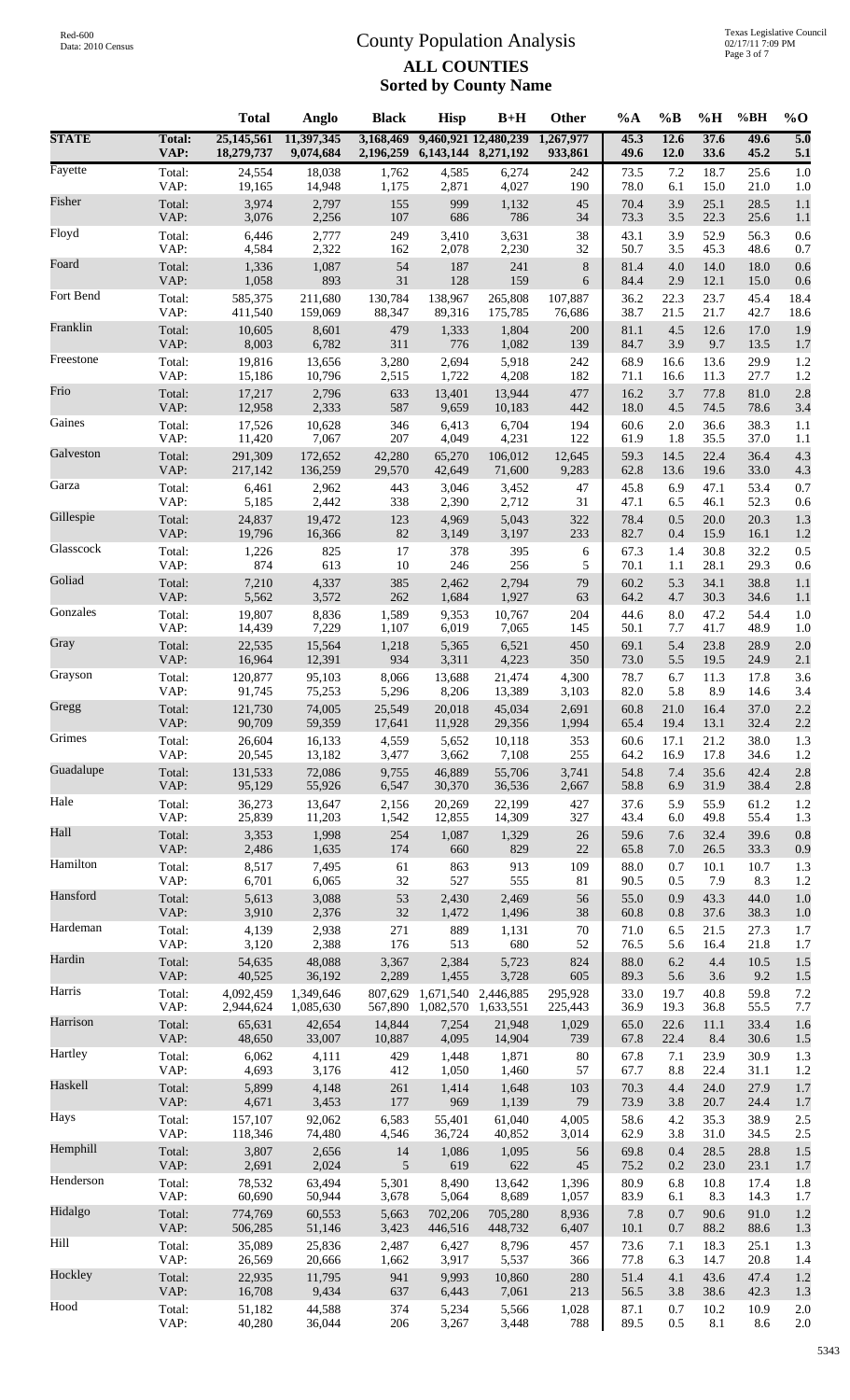|              |                | <b>Total</b>             | Anglo                   | <b>Black</b>                     | <b>Hisp</b>         | $B+H$                | Other                | $\%A$        | $\%B$          | %H           | %BH          | $\%$ O                  |
|--------------|----------------|--------------------------|-------------------------|----------------------------------|---------------------|----------------------|----------------------|--------------|----------------|--------------|--------------|-------------------------|
| <b>STATE</b> | Total:<br>VAP: | 25,145,561<br>18,279,737 | 11,397,345<br>9,074,684 | 3,168,469<br>2,196,259           | 6,143,144 8,271,192 | 9,460,921 12,480,239 | 1,267,977<br>933,861 | 45.3<br>49.6 | 12.6<br>12.0   | 37.6<br>33.6 | 49.6<br>45.2 | $\overline{5.0}$<br>5.1 |
| Hopkins      | Total:         | 35,161                   | 26,501                  | 2,750                            | 5,368               | 8,056                | 604                  | 75.4         | 7.8            | 15.3         | 22.9         | 1.7                     |
|              | VAP:           | 26,167                   | 20,732                  | 1,877                            | 3,166               | 5,017                | 418                  | 79.2         | 7.2            | 12.1         | 19.2         | 1.6                     |
| Houston      | Total:         | 23,732                   | 14,811                  | 6,309                            | 2,364               | 8,616                | 305                  | 62.4         | 26.6           | 10.0         | 36.3         | 1.3                     |
|              | VAP:           | 18,806                   | 12,177                  | 4,828                            | 1,634               | 6,427                | 202                  | 64.8         | 25.7           | 8.7          | 34.2         | 1.1                     |
| Howard       | Total:<br>VAP: | 35,012<br>27,155         | 18,801                  | 2,414                            | 13,255              | 15,471               | 740                  | 53.7         | 6.9            | 37.9         | 44.2         | 2.1                     |
| Hudspeth     | Total:         | 3,476                    | 15,558<br>628           | 1,802<br>62                      | 9,233<br>2,768      | 10,984<br>2,808      | 613<br>40            | 57.3<br>18.1 | 6.6<br>1.8     | 34.0<br>79.6 | 40.4<br>80.8 | 2.3<br>1.2              |
| Hunt         | VAP:           | 2,429                    | 540                     | 34                               | 1,839               | 1,859                | 30                   | 22.2         | 1.4            | 75.7         | 76.5         | 1.2                     |
|              | Total:         | 86,129                   | 64,393                  | 7,711                            | 11,751              | 19,211               | 2,525                | 74.8         | 9.0            | 13.6         | 22.3         | 2.9                     |
| Hutchinson   | VAP:           | 64,710                   | 50,582                  | 5,350                            | 6,967               | 12,221               | 1,907                | 78.2         | 8.3            | 10.8         | 18.9         | 2.9                     |
|              | Total:         | 22,150                   | 16,482                  | 682                              | 4,386               | 5,001                | 667                  | 74.4         | 3.1            | 19.8         | 22.6         | 3.0                     |
| Irion        | VAP:           | 16,322                   | 12,805                  | 417                              | 2,613               | 3,015                | 502                  | 78.5         | 2.6            | 16.0         | 18.5         | 3.1                     |
|              | Total:         | 1,599                    | 1,153                   | 12                               | 407                 | 419                  | 27                   | 72.1         | 0.8            | 25.5         | 26.2         | 1.7                     |
| Jack         | VAP:           | 1,231                    | 921                     | 6                                | 283                 | 289                  | 21                   | 74.8         | 0.5            | 23.0         | 23.5         | 1.7                     |
|              | Total:         | 9,044                    | 7,289                   | 364                              | 1,283               | 1,642                | 113                  | 80.6         | 4.0            | 14.2         | 18.2         | 1.2                     |
| Jackson      | VAP:           | 7,052                    | 5,777                   | 323                              | 860                 | 1,179                | 96                   | 81.9         | 4.6            | 12.2         | 16.7         | 1.4                     |
|              | Total:         | 14,075                   | 8,855                   | 1,072                            | 4,079               | 5,063                | 157                  | 62.9         | 7.6            | 29.0         | 36.0         | 1.1                     |
|              | VAP:           | 10,496                   | 7,099                   | 693                              | 2,609               | 3,277                | 120                  | 67.6         | 6.6            | 24.9         | 31.2         | 1.1                     |
| Jasper       | Total:         | 35,710                   | 26,939                  | 6,225                            | 2,017               | 8,188                | 583                  | 75.4         | 17.4           | 5.6          | 22.9         | 1.6                     |
|              | VAP:           | 26,815                   | 20,942                  | 4,253                            | 1,248               | 5,479                | 394                  | 78.1         | 15.9           | 4.7          | 20.4         | 1.5                     |
| Jeff Davis   | Total:         | 2,342                    | 1,490                   | 43                               | 790                 | 816                  | 36                   | 63.6         | 1.8            | 33.7         | 34.8         | 1.5                     |
|              | VAP:           | 1,878                    | 1,256                   | 24                               | 579                 | 593                  | 29                   | 66.9         | 1.3            | 30.8         | 31.6         | 1.5                     |
| Jefferson    | Total:         | 252,273                  | 112,503                 | 87,375                           | 42,899              | 129,019              | 10,751               | 44.6         | 34.6           | 17.0         | 51.1         | 4.3                     |
|              | VAP:           | 191,875                  | 92,947                  | 63,101                           | 28,474              | 90,930               | 7,998                | 48.4         | 32.9           | 14.8         | 47.4         | 4.2                     |
| Jim Hogg     | Total:         | 5,300                    | 334                     | 31                               | 4,907               | 4,928                | 38                   | 6.3          | 0.6            | 92.6         | 93.0         | 0.7                     |
|              | VAP:           | 3,762                    | 283                     | 19                               | 3,444               | 3,458                | 21                   | $7.5\,$      | 0.5            | 91.5         | 91.9         | 0.6                     |
| Jim Wells    | Total:         | 40,838                   | 8,062                   | 306                              | 32,254              | 32,431               | 345                  | 19.7         | 0.7            | 79.0         | 79.4         | 0.8                     |
| Johnson      | VAP:           | 29,080                   | 6,357                   | 168                              | 22,339              | 22,459               | 264                  | 21.9         | 0.6            | 76.8         | 77.2         | 0.9                     |
|              | Total:         | 150,934                  | 115,545                 | 4,739                            | 27,319              | 31,743               | 3,646                | 76.6         | 3.1            | 18.1         | 21.0         | 2.4                     |
| Jones        | VAP:           | 109,785                  | 87,655                  | 3,038                            | 16,666              | 19,568               | 2,562                | 79.8         | 2.8            | 15.2         | 17.8         | 2.3                     |
|              | Total:         | 20,202                   | 12,549                  | 2,447                            | 5,009               | 7,384                | 269                  | 62.1         | 12.1           | 24.8         | 36.6         | 1.3                     |
| Karnes       | VAP:           | 16,468                   | 10,270                  | 2,189                            | 3,833               | 5,988                | 210                  | 62.4         | 13.3           | 23.3         | 36.4         | 1.3                     |
|              | Total:         | 14,824                   | 5,956                   | 1,422                            | 7,376               | 8,747                | 121                  | 40.2         | 9.6            | 49.8         | 59.0         | 0.8                     |
| Kaufman      | VAP:           | 11,862                   | 4,952                   | 1,325                            | 5,523               | 6,821                | 89                   | 41.7         | 11.2           | 46.6         | 57.5         | 0.8                     |
|              | Total:         | 103,350                  | 72,328                  | 11,505                           | 17,548              | 28,744               | 2,278                | 70.0         | 11.1           | 17.0         | 27.8         | 2.2                     |
| Kendall      | VAP:           | 73,596                   | 54,218                  | 7,759                            | 10,148              | 17,786               | 1,592                | 73.7         | 10.5           | 13.8         | 24.2         | 2.2                     |
|              | Total:         | 33,410                   | 25,746                  | 243                              | 6,829               | 7,016                | 648                  | 77.1         | 0.7            | 20.4         | 21.0         | 1.9                     |
|              | VAP:           | 25,311                   | 20,304                  | 144                              | 4,427               | 4,543                | 464                  | 80.2         | 0.6            | 17.5         | 17.9         | 1.8                     |
| Kenedy       | Total:         | 416                      | 86                      | 8                                | 319                 | 321                  | 9                    | 20.7         | 1.9            | 76.7         | 77.2         | 2.2                     |
|              | VAP:           | 314                      | 68                      | $\overline{4}$                   | 241                 | 242                  | 4                    | 21.7         | 1.3            | 76.8         | 77.1         | 1.3                     |
| Kent         | Total:         | 808                      | 669                     | 12                               | 120                 | 128                  | 11                   | 82.8         | 1.5            | 14.9         | 15.8         | 1.4                     |
|              | VAP:           | 623                      | 540                     | $\overline{7}$                   | 70                  | 75                   | 8                    | 86.7         | 1.1            | 11.2         | 12.0         | 1.3                     |
| Kerr         | Total:         | 49,625                   | 35,851                  | 1,082                            | 11,895              | 12,771               | 1,003                | 72.2         | 2.2            | 24.0         | 25.7         | $2.0\,$                 |
|              | VAP:           | 39,611                   | 30,478                  | 703                              | 7,719               | 8,345                | 788                  | 76.9         | 1.8            | 19.5         | 21.1         | $2.0\,$                 |
| Kimble       | Total:         | 4,607                    | 3,450                   | $21\,$                           | 1,077               | 1,096                | 61                   | 74.9         | 0.5            | 23.4         | 23.8         | 1.3                     |
|              | VAP:           | 3,668                    | 2,895                   | 14                               | 704                 | 716                  | 57                   | 78.9         | 0.4            | 19.2         | 19.5         | 1.6                     |
| King         | Total:<br>VAP: | 286<br>218               | 242<br>187              | $\boldsymbol{0}$<br>$\mathbf{0}$ | 39<br>27            | 39<br>27             | 5                    | 84.6<br>85.8 | 0.0            | 13.6         | 13.6<br>12.4 | 1.7                     |
| Kinney       | Total:         | 3,598                    | 1,496                   | $70\,$                           | 2,004               | 2,048                | 4<br>54              | 41.6         | 0.0<br>1.9     | 12.4<br>55.7 | 56.9         | 1.8<br>1.5              |
| Kleberg      | VAP:           | 2,874                    | 1,308                   | 54                               | 1,489               | 1,524                | 42                   | 45.5         | 1.9            | 51.8         | 53.0         | 1.5                     |
|              | Total:         | 32,061                   | 7,479                   | 1,388                            | 22,495              | 23,637               | 945                  | 23.3         | 4.3            | 70.2         | 73.7         | 2.9                     |
| Knox         | VAP:           | 24,011                   | 6,288                   | 998                              | 16,021              | 16,921               | 802                  | 26.2         | 4.2            | 66.7         | 70.5         | 3.3                     |
|              | Total:         | 3,719                    | 2,347                   | 247                              | 1,101               | 1,331                | 41                   | 63.1         | 6.6            | 29.6         | 35.8         | 1.1                     |
| La Salle     | VAP:           | 2,777                    | 1,908                   | 150                              | 696                 | 839                  | $30\,$               | 68.7         | 5.4            | 25.1         | 30.2         | 1.1                     |
|              | Total:         | 6,886                    | 894                     | 45                               | 5,920               | 5,944                | 48                   | 13.0         | 0.7            | 86.0         | 86.3         | 0.7                     |
|              | VAP:           | 5,392                    | 758                     | 25                               | 4,574               | 4,591                | 43                   | 14.1         | 0.5            | 84.8         | 85.1         | $0.8\,$                 |
| Lamar        | Total:         | 49,793                   | 37,891                  | 7,181                            | 3,223               | 10,289               | 1,613                | 76.1         | 14.4           | 6.5          | 20.7         | 3.2                     |
|              | VAP:           | 37,698                   | 29,886                  | 4,890                            | 1,792               | 6,633                | 1,179                | 79.3         | 13.0           | 4.8          | 17.6         | 3.1                     |
| Lamb         | Total:         | 13,977                   | 6,020                   | 672                              | 7,231               | 7,828                | 129                  | 43.1         | 4.8            | 51.7         | 56.0         | 0.9                     |
|              | VAP:           | 9,885                    | 4,841                   | 406                              | 4,563               | 4,944                | 100                  | 49.0         | 4.1            | 46.2         | 50.0         | $1.0\,$                 |
| Lampasas     | Total:         | 19,677                   | 14,836                  | 785                              | 3,443               | 4,145                | 696                  | 75.4         | 4.0            | 17.5         | 21.1         | 3.5                     |
|              | VAP:           | 14,801                   | 11,630                  | 528                              | 2,189               | 2,680                | 491                  | 78.6         | 3.6            | 14.8         | 18.1         | 3.3                     |
| Lavaca       | Total:         | 19,263                   | 14,674                  | 1,416                            | 3,077               | 4,398                | 191                  | 76.2         | 7.4            | 16.0         | 22.8         | $1.0\,$                 |
|              | VAP:           | 14,815                   | 11,866                  | 939                              | 1,899               | 2,811                | 138                  | 80.1         | 6.3            | 12.8         | 19.0         | 0.9                     |
| Lee          | Total:         | 16,612                   | 10,798                  | 1,948                            | 3,724               | 5,614                | 200                  | 65.0         | 11.7           | 22.4         | 33.8         | 1.2                     |
|              | VAP:           | 12,267                   | 8,599                   | 1,370                            | 2,164               | 3,525                | 143                  | 70.1         | 11.2           | 17.6         | 28.7         | 1.2                     |
| Leon         | Total:<br>VAP: | 16,801<br>13,052         | 13,078                  | 1,266<br>985                     | 2,260<br>1,374      | 3,493<br>2,342       | 230<br>179           | 77.8<br>80.7 | 7.5<br>$7.5\,$ | 13.5         | 20.8<br>17.9 | 1.4                     |
| Liberty      | Total:         | 75,643                   | 10,531<br>52,321        | 8,656                            | 13,602              | 22,073               | 1,249                | 69.2         | 11.4           | 10.5<br>18.0 | 29.2         | 1.4<br>1.7              |
| Limestone    | VAP:           | 56,276                   | 40,265                  | 6,535                            | 8,608               | 15,046               | 965                  | 71.5         | 11.6           | 15.3         | 26.7         | 1.7                     |
|              | Total:         | 23,384                   | 14,433                  | 4,307                            | 4,465               | 8,665                | 286                  | 61.7         | 18.4           | 19.1         | 37.1         | 1.2                     |
| Lipscomb     | VAP:           | 17,867                   | 11,869                  | 3,068                            | 2,751               | 5,775                | 223                  | 66.4         | 17.2           | 15.4         | 32.3         | $1.2\,$                 |
|              | Total:         | 3,302                    | 2,213                   | $32\,$                           | 1,007               | 1,020                | 69                   | 67.0         | 1.0            | 30.5         | 30.9         | $2.1\,$                 |
|              | VAP:           | 2,391                    | 1,731                   | $20\,$                           | 610                 | 613                  | $47\,$               | 72.4         | 0.8            | 25.5         | 25.6         | $2.0\,$                 |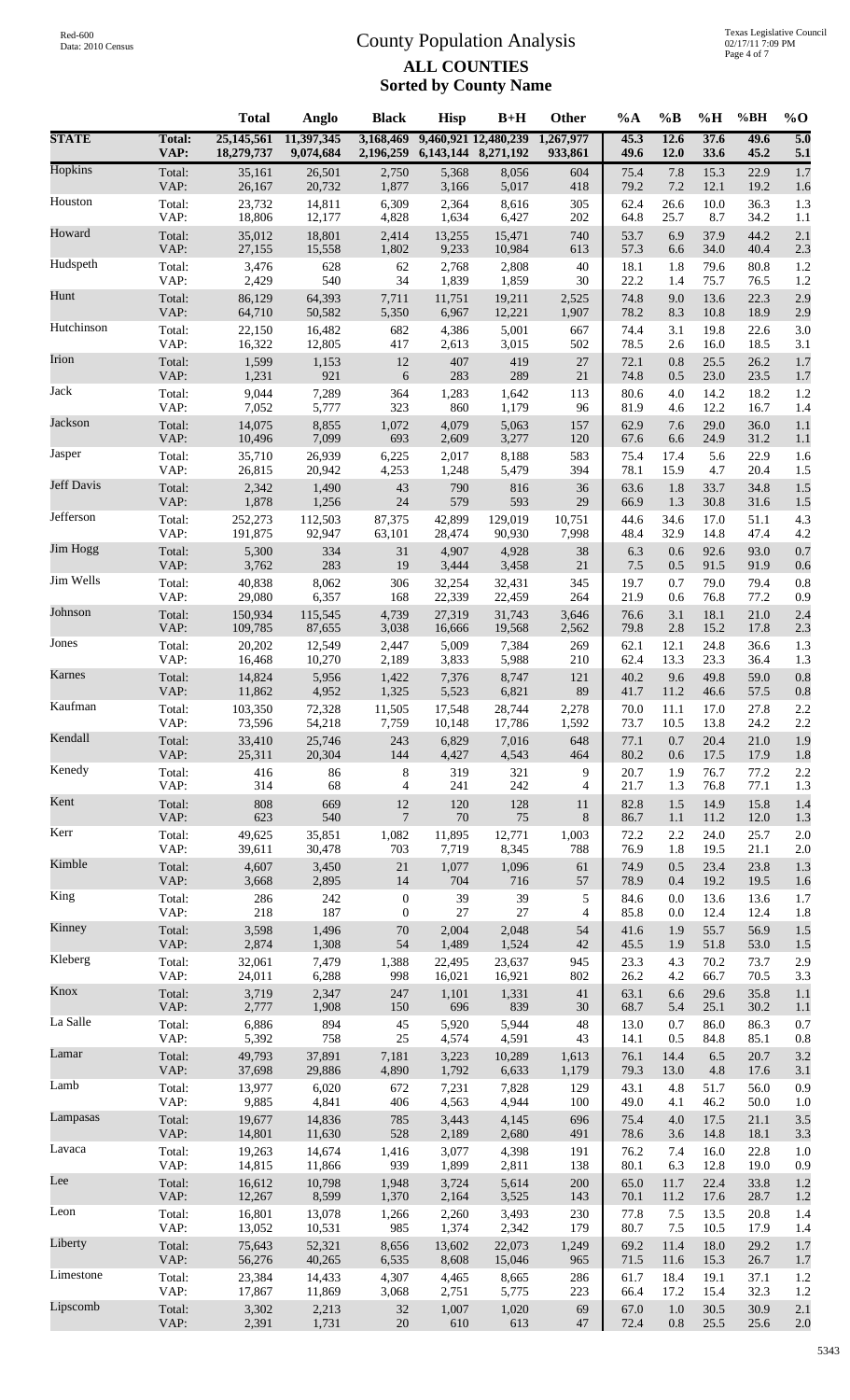|              |                       | <b>Total</b>             | Anglo                   | <b>Black</b>           | <b>Hisp</b>             | $B+H$                | <b>Other</b>         | $\%A$        | $\%B$        | %H           | %BH          | $%$ <sup>O</sup>        |
|--------------|-----------------------|--------------------------|-------------------------|------------------------|-------------------------|----------------------|----------------------|--------------|--------------|--------------|--------------|-------------------------|
| <b>STATE</b> | <b>Total:</b><br>VAP: | 25,145,561<br>18,279,737 | 11,397,345<br>9,074,684 | 3,168,469<br>2,196,259 | 6, 143, 144 8, 271, 192 | 9,460,921 12,480,239 | 1,267,977<br>933,861 | 45.3<br>49.6 | 12.6<br>12.0 | 37.6<br>33.6 | 49.6<br>45.2 | $\overline{5.0}$<br>5.1 |
| Live Oak     | Total:                | 11,531                   | 6,805                   | 533                    | 4,060                   | 4,536                | 190                  | 59.0         | 4.6          | 35.2         | 39.3         | 1.6                     |
|              | VAP:                  | 9,177                    | 5,637                   | 498                    | 2,929                   | 3,381                | 159                  | 61.4         | 5.4          | 31.9         | 36.8         | 1.7                     |
| Llano        | Total:                | 19,301                   | 17,303                  | 163                    | 1,542                   | 1,680                | 318                  | 89.6         | 0.8          | 8.0          | 8.7          | 1.6                     |
|              | VAP:                  | 16,224                   | 14,901                  | $88\,$                 | 996                     | 1,079                | 244                  | 91.8         | 0.5          | 6.1          | 6.7          | 1.5                     |
| Loving       | Total:                | 82                       | 60                      | $\boldsymbol{0}$       | 18                      | 18                   | 4                    | 73.2         | 0.0          | 22.0         | 22.0         | 4.9                     |
|              | VAP:                  | 73                       | 55                      | $\mathbf{0}$           | 14                      | 14                   | 4                    | 75.3         | 0.0          | 19.2         | 19.2         | 5.5                     |
| Lubbock      | Total:                | 278,831                  | 159,815                 | 22,834                 | 88,924                  | 110,078              | 8,938                | 57.3         | 8.2          | 31.9         | 39.5         | 3.2                     |
|              | VAP:                  | 210,969                  | 131,186                 | 15,181                 | 58,142                  | 72,706               | 7,077                | 62.2         | 7.2          | 27.6         | 34.5         | 3.4                     |
| Lynn         | Total:                | 5,915                    | 2,984                   | 145                    | 2,743                   | 2,868                | 63                   | 50.4         | 2.5          | 46.4         | 48.5         | 1.1                     |
|              | VAP:                  | 4,270                    | 2,357                   | 93                     | 1,791                   | 1,877                | 36                   | 55.2         | 2.2          | 41.9         | 44.0         | 0.8                     |
| Madison      | Total:                | 13,664                   | 8,030                   | 2,814                  | 2,688                   | 5,449                | 185                  | 58.8         | 20.6         | 19.7         | 39.9         | 1.4                     |
| Marion       | VAP:                  | 10,664                   | 6,439                   | 2,197                  | 1,915                   | 4,089                | 136                  | 60.4         | 20.6         | 18.0         | 38.3         | 1.3                     |
|              | Total:                | 10,546                   | 7,564                   | 2,418                  | 328                     | 2,737                | 245                  | 71.7         | 22.9         | 3.1          | 26.0         | 2.3                     |
| Martin       | VAP:                  | 8,537                    | 6,326                   | 1,822                  | 200                     | 2,017                | 194                  | 74.1         | 21.3         | 2.3          | 23.6         | 2.3                     |
|              | Total:                | 4,799                    | 2,578                   | 101                    | 2,086                   | 2,169                | 52                   | 53.7         | 2.1          | 43.5         | 45.2         | 1.1                     |
| Mason        | VAP:                  | 3,343                    | 1,918                   | 56                     | 1,341                   | 1,387                | 38                   | 57.4         | 1.7          | 40.1         | 41.5         | 1.1                     |
|              | Total:                | 4,012                    | 3,092                   | 25                     | 864                     | 885                  | 35                   | 77.1         | 0.6          | 21.5         | 22.1         | 0.9                     |
| Matagorda    | VAP:                  | 3,161                    | 2,530                   | 13                     | 592                     | 604                  | 27                   | 80.0         | 0.4          | 18.7         | 19.1         | 0.9                     |
|              | Total:                | 36,702                   | 17,400                  | 4,431                  | 14,074                  | 18,291               | 1,011                | 47.4         | 12.1         | 38.3         | 49.8         | 2.8                     |
| Maverick     | VAP:                  | 27,031                   | 14,207                  | 3,141                  | 9,028                   | 12,093               | 731                  | 52.6         | 11.6         | 33.4         | 44.7         | 2.7                     |
|              | Total:                | 54,258                   | 1,552                   | 200                    | 51,914                  | 52,004               | 702                  | 2.9          | 0.4          | 95.7         | 95.8         | 1.3                     |
| McCulloch    | VAP:                  | 35,935                   | 1,161                   | 112                    | 34,277                  | 34,340               | 434                  | 3.2          | 0.3          | 95.4         | 95.6         | 1.2                     |
|              | Total:                | 8,283                    | 5,568                   | 187                    | 2,476                   | 2,624                | 91                   | 67.2         | 2.3          | 29.9         | 31.7         | 1.1                     |
|              | VAP:                  | 6,244                    | 4,432                   | 119                    | 1,641                   | 1,741                | 71                   | 71.0         | 1.9          | 26.3         | 27.9         | 1.1                     |
| McLennan     | Total:                | 234,906                  | 138,295                 | 36,894                 | 55,471                  | 90,948               | 5,663                | 58.9         | 15.7         | 23.6         | 38.7         | 2.4                     |
|              | VAP:                  | 175,161                  | 111,511                 | 25,155                 | 34,631                  | 59,246               | 4,404                | 63.7         | 14.4         | 19.8         | 33.8         | 2.5                     |
| McMullen     | Total:                | 707                      | 432                     | $8\,$                  | 261                     | 269                  | 6                    | 61.1         | 1.1          | 36.9         | 38.0         | 0.8                     |
|              | VAP:                  | 588                      | 379                     | 6                      | 197                     | 203                  | 6                    | 64.5         | 1.0          | 33.5         | 34.5         | 1.0                     |
| Medina       | Total:                | 46,006                   | 21,408                  | 1,214                  | 22,871                  | 23,888               | 710                  | 46.5         | 2.6          | 49.7         | 51.9         | 1.5                     |
|              | VAP:                  | 34,141                   | 17,084                  | 956                    | 15,644                  | 16,505               | 552                  | 50.0         | 2.8          | 45.8         | 48.3         | 1.6                     |
| Menard       | Total:                | 2,242                    | 1,425                   | 16                     | 790                     | 801                  | 16                   | 63.6         | 0.7          | 35.2         | 35.7         | 0.7                     |
|              | VAP:                  | 1,803                    | 1,218                   | 12                     | 560                     | 570                  | 15                   | 67.6         | 0.7          | 31.1         | 31.6         | 0.8                     |
| Midland      | Total:                | 136,872                  | 72,822                  | 9,991                  | 51,600                  | 60,824               | 3,226                | 53.2         | 7.3          | 37.7         | 44.4         | 2.4                     |
|              | VAP:                  | 99,343                   | 57,809                  | 6,679                  | 32,746                  | 39,153               | 2,381                | 58.2         | 6.7          | 33.0         | 39.4         | 2.4                     |
| Milam        | Total:                | 24,757                   | 16,216                  | 2,609                  | 5,780                   | 8,255                | 286                  | 65.5         | 10.5         | 23.3         | 33.3         | 1.2                     |
|              | VAP:                  | 18,205                   | 12,907                  | 1,711                  | 3,417                   | 5,085                | 213                  | 70.9         | 9.4          | 18.8         | 27.9         | 1.2                     |
| Mills        | Total:                | 4,936                    | 4,024                   | 36                     | 818                     | 854                  | 58                   | 81.5         | 0.7          | 16.6         | 17.3         | 1.2                     |
| Mitchell     | VAP:                  | 3,739                    | 3,165                   | 7                      | 521                     | 528                  | 46                   | 84.6         | 0.2          | 13.9         | 14.1         | 1.2                     |
|              | Total:                | 9,403                    | 4,753                   | 1,088                  | 3,481                   | 4,541                | 109                  | 50.5         | 11.6         | 37.0         | 48.3         | 1.2                     |
| Montague     | VAP:                  | 7,583                    | 3,901                   | 972                    | 2,626                   | 3,590                | 92                   | 51.4         | 12.8         | 34.6         | 47.3         | 1.2                     |
|              | Total:                | 19,719                   | 17,347                  | 111                    | 1,930                   | 2,010                | 362                  | 88.0         | 0.6          | 9.8          | 10.2         | 1.8                     |
| Montgomery   | VAP:                  | 15,192                   | 13,776                  | 37                     | 1,129                   | 1,154                | 262                  | 90.7         | 0.2          | 7.4          | 7.6          | 1.7                     |
|              | Total:                | 455,746                  | 324,611                 | 21,731                 | 94,698                  | 115,065              | 16,070               | 71.2         | 4.8          | 20.8         | 25.2         | 3.5                     |
| Moore        | VAP:                  | 329,767                  | 246,940                 | 14,215                 | 58,225                  | 71,741               | 11,086               | 74.9         | 4.3          | 17.7         | 21.8         | 3.4                     |
|              | Total:                | 21,904                   | 8,370                   | 388                    | 11,542                  | 11,856               | 1,678                | 38.2         | 1.8          | 52.7         | 54.1         | $7.7\,$                 |
| Morris       | VAP:                  | 14,905                   | 6,615                   | 264                    | 7,014                   | 7,239                | 1,051                | 44.4         | 1.8          | 47.1         | 48.6         | 7.1                     |
|              | Total:                | 12,934                   | 8,636                   | 3,108                  | 1,003                   | 4,083                | 215                  | 66.8         | 24.0         | 7.8          | 31.6         | 1.7                     |
| Motley       | VAP:                  | 9,921                    | 6,951                   | 2,252                  | 563                     | 2,807                | 163                  | 70.1         | 22.7         | 5.7          | 28.3         | 1.6                     |
|              | Total:                | 1,210                    | 1,013                   | 24                     | 163                     | 187                  | 10                   | 83.7         | 2.0          | 13.5         | 15.5         | 0.8                     |
| Nacogdoches  | VAP:                  | 946                      | 825                     | $20\,$                 | 94                      | 114                  | 7                    | 87.2         | 2.1          | 9.9          | 12.1         | 0.7                     |
|              | Total:                | 64,524                   | 39,699                  | 12,222                 | 11,356                  | 23,359               | 1,466                | 61.5         | 18.9         | 17.6         | 36.2         | 2.3                     |
|              | VAP:                  | 49,463                   | 32,447                  | 9,073                  | 6,927                   | 15,885               | 1,131                | 65.6         | 18.3         | 14.0         | 32.1         | 2.3                     |
| Navarro      | Total:                | 47,735                   | 28,587                  | 6,958                  | 11,345                  | 18,088               | 1,060                | 59.9         | 14.6         | 23.8         | 37.9         | 2.2                     |
|              | VAP:                  | 34,812                   | 22,662                  | 4,854                  | 6,647                   | 11,421               | 729                  | 65.1         | 13.9         | 19.1         | 32.8         | 2.1                     |
| Newton       | Total:                | 14,445                   | 10,825                  | 2,988                  | 403                     | 3,379                | 241                  | 74.9         | 20.7         | 2.8          | 23.4         | 1.7                     |
|              | VAP:                  | 11,092                   | 8,466                   | 2,209                  | 241                     | 2,445                | 181                  | 76.3         | 19.9         | 2.2          | 22.0         | 1.6                     |
| Nolan        | Total:                | 15,216                   | 9,191                   | 838                    | 5,103                   | 5,854                | 171                  | 60.4         | 5.5          | 33.5         | 38.5         | 1.1                     |
|              | VAP:                  | 11,281                   | 7,355                   | 499                    | 3,316                   | 3,794                | 132                  | 65.2         | 4.4          | 29.4         | 33.6         | 1.2                     |
| Nueces       | Total:                | 340,223                  | 111,870                 | 15,464                 | 206,293                 | 219,472              | 8,881                | 32.9         | 4.5          | 60.6         | 64.5         | 2.6                     |
|              | VAP:                  | 251,968                  | 92,547                  | 10,447                 | 142,995                 | 152,596              | 6,825                | 36.7         | 4.1          | 56.8         | 60.6         | 2.7                     |
| Ochiltree    | Total:                | 10,223                   | 5,062                   | 67                     | 4,982                   | 5,015                | 146                  | 49.5         | 0.7          | 48.7         | 49.1         | 1.4                     |
|              | VAP:                  | 6,992                    | 3,952                   | 31                     | 2,920                   | 2,934                | 106                  | 56.5         | 0.4          | 41.8         | 42.0         | 1.5                     |
| Oldham       | Total:                | 2,052                    | 1,699                   | 71                     | 243                     | 311                  | $42\,$               | 82.8         | 3.5          | 11.8         | 15.2         | 2.0                     |
|              | VAP:                  | 1,354                    | 1,179                   | 15                     | 131                     | 146                  | 29                   | 87.1         | 1.1          | 9.7          | 10.8         | 2.1                     |
| Orange       | Total:                | 81,837                   | 67,895                  | 7,298                  | 4,766                   | 11,991               | 1,951                | 83.0         | 8.9          | 5.8          | 14.7         | 2.4                     |
| Palo Pinto   | VAP:                  | 61,330                   | 52,162                  | 4,900                  | 2,940                   | 7,799                | 1,369                | 85.1         | 8.0          | 4.8          | 12.7         | 2.2                     |
|              | Total:                | 28,111                   | 21,958                  | 746                    | 4,985                   | 5,678                | 475                  | 78.1         | 2.7          | 17.7         | 20.2         | 1.7                     |
| Panola       | VAP:                  | 21,080                   | 17,355                  | 450                    | 2,932                   | 3,368                | 357                  | 82.3         | 2.1          | 13.9         | 16.0         | 1.7                     |
|              | Total:                | 23,796                   | 17,521                  | 4,008                  | 1,970                   | 5,949                | 326                  | 73.6         | 16.8         | 8.3          | 25.0         | 1.4                     |
| Parker       | VAP:                  | 17,926                   | 13,659                  | 2,914                  | 1,135                   | 4,033                | 234                  | 76.2         | 16.3         | 6.3          | 22.5         | 1.3                     |
|              | Total:                | 116,927                  | 99,698                  | 2,354                  | 12,410                  | 14,637               | 2,592                | 85.3         | 2.0          | 10.6         | 12.5         | 2.2                     |
| Parmer       | VAP:                  | 87,058                   | 75,918                  | 1,685                  | 7,683                   | 9,310                | 1,830                | 87.2         | 1.9          | 8.8          | 10.7         | 2.1                     |
|              | Total:                | 10,269                   | 3,943                   | 146                    | 6,164                   | 6,266                | 60                   | 38.4         | 1.4          | 60.0         | 61.0         | 0.6                     |
|              | VAP:                  | 7,055                    | 3,096                   | 103                    | 3,834                   | 3,912                | 47                   | 43.9         | 1.5          | 54.3         | 55.5         | $0.7\,$                 |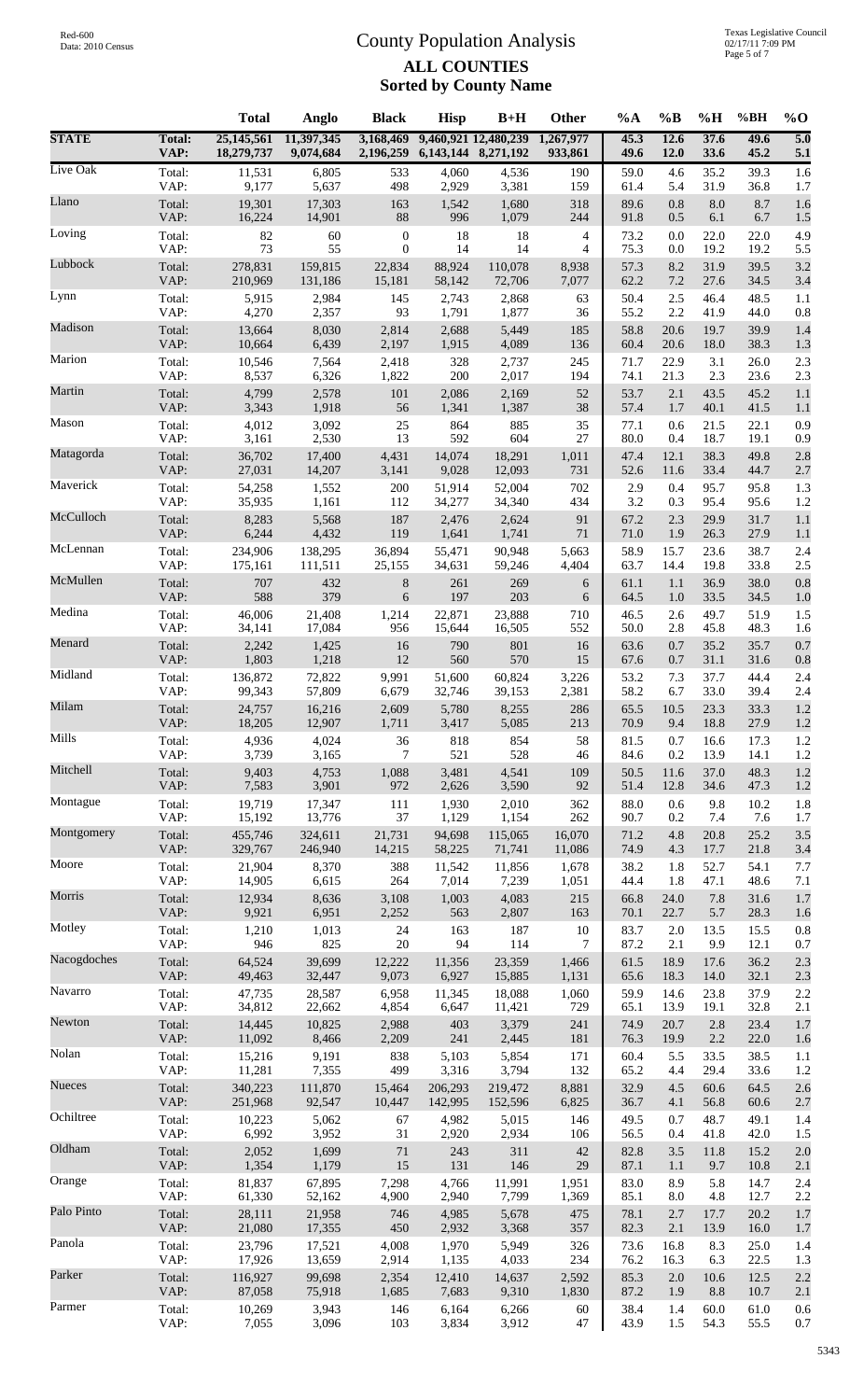| 25,145,561<br>9,460,921 12,480,239<br>5.0<br>11,397,345<br>3,168,469<br>1,267,977<br>45.3<br>12.6<br>37.6<br>49.6<br><b>Total:</b><br>2,196,259<br>6, 143, 144 8, 271, 192<br>VAP:<br>18,279,737<br>9,074,684<br>933,861<br>49.6<br>12.0<br>33.6<br>45.2<br>5.1<br>1.3<br>Total:<br>15,507<br>4,326<br>624<br>10,430<br>10,979<br>202<br>27.9<br>4.0<br>67.3<br>70.8<br>VAP:<br>11,685<br>3,730<br>553<br>62.2<br>7,269<br>7,788<br>167<br>31.9<br>4.7<br>66.6<br>1.4<br>32,830<br>2.8<br>Total:<br>45,413<br>5,448<br>5,959<br>11,321<br>1,262<br>72.3<br>12.0<br>13.1<br>24.9<br>VAP:<br>35,836<br>8,204<br>22.9<br>26,716<br>4,157<br>4,084<br>916<br>74.6<br>11.6<br>11.4<br>2.6<br>5.2<br>6,304<br>45.8<br>Total:<br>121,073<br>59,322<br>13,672<br>42,692<br>55,447<br>49.0<br>11.3<br>35.3<br>VAP:<br>87,420<br>47,769<br>9,008<br>26,496<br>35,224<br>4,427<br>54.6<br>10.3<br>30.3<br>40.3<br>5.1<br>Total:<br>7,818<br>83.9<br>1.5<br>1,136<br>69<br>6,521<br>6,563<br>119<br>14.5<br>0.9<br>83.4<br>VAP:<br>5,554<br>963<br>29<br>4,498<br>4,515<br>17.3<br>0.5<br>81.0<br>81.3<br>76<br>1.4<br>2.2<br>Total:<br>10,914<br>9,553<br>291<br>839<br>1,122<br>239<br>87.5<br>2.7<br>7.7<br>10.3<br>VAP:<br>214<br>698<br>5.7<br>8.2<br>8,551<br>7,684<br>490<br>169<br>89.9<br>2.5<br>2.0<br>120,725<br>94,361<br>23,068<br>3,296<br>78.2<br>16.4<br>19.1<br>2.7<br>Total:<br>3,644<br>19,775<br>3.0<br>VAP:<br>90,622<br>73,865<br>2,153<br>12,310<br>14,349<br>2,408<br>81.5<br>2.4<br>13.6<br>15.8<br>2.7<br>0.7<br>3,367<br>63.1<br>Total:<br>1,219<br>94<br>2,051<br>2,125<br>23<br>36.2<br>2.8<br>60.9<br>VAP:<br>1,007<br>42.7<br>2,357<br>66<br>1,282<br>1,335<br>15<br>2.8<br>54.4<br>56.6<br>0.6<br>25.4<br>3,309<br>2,398<br>29<br>814<br>840<br>71<br>0.9<br>2.1<br>Total:<br>72.5<br>24.6<br>VAP:<br>2,032<br>551<br>559<br>58<br>2.2<br>2,649<br>10<br>76.7<br>0.4<br>20.8<br>21.1<br><b>Red River</b><br>2,313<br>24.4<br>1.7<br>Total:<br>12,860<br>9,503<br>849<br>3,132<br>225<br>73.9<br>18.0<br>6.6<br>VAP:<br>10,113<br>1,702<br>507<br>2,195<br>76.7<br>21.7<br>7,753<br>165<br>16.8<br>5.0<br>1.6<br>Reeves<br>Total:<br>13,783<br>2,690<br>713<br>10,233<br>10,918<br>175<br>19.5<br>5.2<br>74.2<br>79.2<br>1.3<br>VAP:<br>10,641<br>2,383<br>648<br>7,491<br>139<br>76.3<br>1.3<br>8,119<br>22.4<br>6.1<br>70.4<br>1.2<br>53.6<br>Total:<br>7,383<br>3,337<br>534<br>3,487<br>3,957<br>89<br>45.2<br>7.2<br>47.2<br>VAP:<br>5,602<br>2,742<br>365<br>2,446<br>2,792<br>68<br>48.9<br>6.5<br>43.7<br>49.8<br>1.2<br>929<br>841<br>8.0<br>1.5<br>Total:<br>74<br>74<br>14<br>90.5<br>0.4<br>8.0<br>4<br>VAP:<br>693<br>634<br>47<br>47<br>12<br>91.5<br>0.1<br>6.8<br>6.8<br>1.7<br>1<br>1.4<br>Total:<br>16,622<br>9,821<br>3,704<br>2,990<br>232<br>59.1<br>18.0<br>39.5<br>6,569<br>22.3<br>VAP:<br>12,409<br>7,850<br>2,552<br>1,886<br>4,396<br>63.3<br>20.6<br>15.2<br>35.4<br>1.3<br>163<br>3.9<br>Total:<br>78,337<br>58,046<br>4,968<br>12,470<br>3,073<br>74.1<br>6.3<br>15.9<br>22.0<br>17,218<br>VAP:<br>18.8<br>54,830<br>42,436<br>3,078<br>7,336<br>10,319<br>2,075<br>77.4<br>5.6<br>13.4<br>3.8<br>Runnels<br>10,501<br>33.8<br>1.1<br>Total:<br>6,841<br>231<br>3,361<br>3,548<br>112<br>65.1<br>2.2<br>32.0<br>VAP:<br>7,869<br>5,518<br>153<br>2,129<br>1.9<br>28.8<br>2,265<br>86<br>70.1<br>27.1<br>1.1<br>Rusk<br>53,330<br>35,237<br>32.5<br>1.5<br>Total:<br>9,833<br>7,609<br>17,310<br>783<br>66.1<br>18.4<br>14.3<br>VAP:<br>68.5<br>18.5<br>30.1<br>40,951<br>28,048<br>7,595<br>4,795<br>12,324<br>579<br>11.7<br>1.4<br>3.2<br>1.5<br>10,834<br>9,484<br>848<br>344<br>7.8<br>10.9<br>Total:<br>1,183<br>167<br>87.5<br>VAP:<br>820<br>89.1<br>2.5<br>9.4<br>8,714<br>7,762<br>605<br>217<br>132<br>6.9<br>1.5<br>Total:<br>23.2<br>6.0<br>8,865<br>6,183<br>2,061<br>532<br>2,586<br>96<br>69.7<br>29.2<br>1.1<br>6,999<br>5,095<br>69<br>72.8<br>VAP:<br>1,524<br>315<br>1,835<br>21.8<br>4.5<br>26.2<br>1.0<br>1.9<br>26,384<br>503<br>Total:<br>20,204<br>2,893<br>2,880<br>5,677<br>11.0<br>21.5<br>76.6<br>10.9<br>VAP:<br>370<br>18.7<br>1.8<br>20,058<br>15,930<br>2,117<br>1,693<br>3,758<br>79.4<br>10.6<br>8.4<br>54.4<br>Total:<br>64,804<br>35,248<br>36,326<br>42.2<br>56.1<br>1.8<br>27,330<br>1,362<br>1,148<br>2.1<br>VAP:<br>839<br>46,529<br>21,575<br>824<br>23,399<br>24,115<br>46.4<br>1.8<br>50.3<br>51.8<br>1.8<br>1.3<br>6,131<br>4,135<br>214<br>1,715<br>1,915<br>$81\,$<br>67.4<br>3.5<br>28.0<br>31.2<br>Total:<br>VAP:<br>4,846<br>3,418<br>185<br>1,365<br>70.5<br>28.2<br>1.3<br>1,182<br>63<br>3.8<br>24.4<br>Total:<br>3,461<br>1,872<br>55<br>1,536<br>1,572<br>54.1<br>44.4<br>45.4<br>0.5<br>17<br>1.6<br>VAP:<br>1,308<br>2,358<br>29<br>1,018<br>1,037<br>55.5<br>44.0<br>$0.6\,$<br>13<br>1.2<br>43.2<br>Scurry<br>$1.0\,$<br>Total:<br>16,921<br>9,773<br>906<br>6,149<br>6,975<br>57.8<br>5.4<br>41.2<br>173<br>36.3<br>VAP:<br>12,687<br>7,919<br>3,964<br>693<br>4,640<br>128<br>62.4<br>5.5<br>31.2<br>36.6<br>1.0<br>Shackelford<br>374<br>Total:<br>3,378<br>2,961<br>56<br>340<br>43<br>87.7<br>1.7<br>10.1<br>11.1<br>1.3<br>VAP:<br>2,288<br>211<br>2,544<br>$22\,$<br>226<br>30<br>89.9<br>8.3<br>8.9<br>0.9<br>1.2<br>Shelby<br>34.1<br>1.0<br>Total:<br>25,448<br>16,535<br>4,569<br>4,164<br>8,670<br>243<br>65.0<br>18.0<br>16.4<br>VAP:<br>18,721<br>12,898<br>3,226<br>68.9<br>30.1<br>2,433<br>5,633<br>190<br>17.2<br>13.0<br>1.0<br>3,034<br>1,762<br>1,240<br>0.5<br>40.4<br>40.9<br>Total:<br>15<br>1,227<br>32<br>58.1<br>1.1<br>VAP:<br>2,118<br>1,368<br>11<br>719<br>728<br>$22\,$<br>0.5<br>33.9<br>34.4<br>64.6<br>1.0<br>2.3<br>Total:<br>209,714<br>130,246<br>36,088<br>74,668<br>4,800<br>62.1<br>18.7<br>35.6<br>39,257<br>17.2<br>VAP:<br>2.2<br>155,918<br>103,486<br>27,845<br>21,488<br>49,030<br>3,402<br>66.4<br>17.9<br>13.8<br>31.4<br>Total:<br>8,490<br>2.3<br>6,595<br>84<br>1,626<br>1,698<br>197<br>77.7<br>1.0<br>19.2<br>20.0<br>VAP:<br>986<br>6,244<br>5,110<br>31<br>1,011<br>123<br>81.8<br>0.5<br>15.8<br>16.2<br>$2.0\,$<br>0.3<br>Total:<br>60,968<br>$88\,$<br>58,358<br>161<br>$4.0$<br>95.7<br>2,449<br>58,337<br>0.1<br>95.7<br>VAP:<br>1,674<br>$50\,$<br>4.2<br>95.6<br>0.3<br>40,290<br>38,490<br>38,504<br>112<br>0.1<br>95.5<br>Stephens<br>Total:<br>9,630<br>7,289<br>225<br>2,011<br>2,228<br>2.3<br>20.9<br>23.1<br>1.2<br>113<br>75.7<br>VAP:<br>$2.2\,$<br>19.2<br>7,325<br>5,832<br>160<br>1,251<br>1,410<br>83<br>79.6<br>17.1<br>1.1<br>Sterling<br>733<br>33.8<br>2.1<br>Total:<br>1,143<br>22<br>365<br>386<br>64.1<br>31.9<br>24<br>1.9<br>VAP:<br>864<br>579<br>14<br>258<br>271<br>67.0<br>31.4<br>29.9<br>1.6<br>14<br>1.6<br>Stonewall<br>Total:<br>1,490<br>48<br>209<br>3.2<br>1,206<br>255<br>29<br>80.9<br>14.0<br>17.1<br>1.9<br>972<br>129<br>159<br>VAP:<br>1,151<br>31<br>20<br>84.4<br>2.7<br>11.2<br>13.8<br>1.7<br>0.5<br>4,128<br>1,639<br>38<br>0.9<br>59.6<br>59.8<br>Total:<br>2,459<br>2,470<br>19<br>39.7<br>VAP:<br>2,994<br>1,300<br>$21\,$<br>56.1<br>0.5<br>1,673<br>1,679<br>15<br>43.4<br>0.7<br>55.9 |               |        | <b>Total</b> | Anglo | <b>Black</b> | <b>Hisp</b> | $B+H$ | Other | $\%A$ | $\%B$   | %H   | %BH  | $%$ <sup>O</sup> |
|--------------------------------------------------------------------------------------------------------------------------------------------------------------------------------------------------------------------------------------------------------------------------------------------------------------------------------------------------------------------------------------------------------------------------------------------------------------------------------------------------------------------------------------------------------------------------------------------------------------------------------------------------------------------------------------------------------------------------------------------------------------------------------------------------------------------------------------------------------------------------------------------------------------------------------------------------------------------------------------------------------------------------------------------------------------------------------------------------------------------------------------------------------------------------------------------------------------------------------------------------------------------------------------------------------------------------------------------------------------------------------------------------------------------------------------------------------------------------------------------------------------------------------------------------------------------------------------------------------------------------------------------------------------------------------------------------------------------------------------------------------------------------------------------------------------------------------------------------------------------------------------------------------------------------------------------------------------------------------------------------------------------------------------------------------------------------------------------------------------------------------------------------------------------------------------------------------------------------------------------------------------------------------------------------------------------------------------------------------------------------------------------------------------------------------------------------------------------------------------------------------------------------------------------------------------------------------------------------------------------------------------------------------------------------------------------------------------------------------------------------------------------------------------------------------------------------------------------------------------------------------------------------------------------------------------------------------------------------------------------------------------------------------------------------------------------------------------------------------------------------------------------------------------------------------------------------------------------------------------------------------------------------------------------------------------------------------------------------------------------------------------------------------------------------------------------------------------------------------------------------------------------------------------------------------------------------------------------------------------------------------------------------------------------------------------------------------------------------------------------------------------------------------------------------------------------------------------------------------------------------------------------------------------------------------------------------------------------------------------------------------------------------------------------------------------------------------------------------------------------------------------------------------------------------------------------------------------------------------------------------------------------------------------------------------------------------------------------------------------------------------------------------------------------------------------------------------------------------------------------------------------------------------------------------------------------------------------------------------------------------------------------------------------------------------------------------------------------------------------------------------------------------------------------------------------------------------------------------------------------------------------------------------------------------------------------------------------------------------------------------------------------------------------------------------------------------------------------------------------------------------------------------------------------------------------------------------------------------------------------------------------------------------------------------------------------------------------------------------------------------------------------------------------------------------------------------------------------------------------------------------------------------------------------------------------------------------------------------------------------------------------------------------------------------------------------------------------------------------------------------------------------------------------------------------------------------------------------------------------------------------------------------------------------------------------------------------------------------------------------------------------------------------------------------------------------------------------------------------------------------------------------------------------------------------------------------------------------------------------------------------------------------------------------------------------------------------------------------------------------------------------------------------------------------------------------------------------------------------------------------------------------------------------------------------------------------------------------------------------------------------------------------------------------------------------------------------------------------------------------------------------------------------------------------------------------------------------------------------------------------------------------------------------------------------------------------------------------------------------------------------------------------------------------------------------------------------------------------------------------|---------------|--------|--------------|-------|--------------|-------------|-------|-------|-------|---------|------|------|------------------|
|                                                                                                                                                                                                                                                                                                                                                                                                                                                                                                                                                                                                                                                                                                                                                                                                                                                                                                                                                                                                                                                                                                                                                                                                                                                                                                                                                                                                                                                                                                                                                                                                                                                                                                                                                                                                                                                                                                                                                                                                                                                                                                                                                                                                                                                                                                                                                                                                                                                                                                                                                                                                                                                                                                                                                                                                                                                                                                                                                                                                                                                                                                                                                                                                                                                                                                                                                                                                                                                                                                                                                                                                                                                                                                                                                                                                                                                                                                                                                                                                                                                                                                                                                                                                                                                                                                                                                                                                                                                                                                                                                                                                                                                                                                                                                                                                                                                                                                                                                                                                                                                                                                                                                                                                                                                                                                                                                                                                                                                                                                                                                                                                                                                                                                                                                                                                                                                                                                                                                                                                                                                                                                                                                                                                                                                                                                                                                                                                                                                                                                                                                                                                                                                                                                                                                                                                                                                                                                                                                                                                                                                                                                                    | <b>STATE</b>  |        |              |       |              |             |       |       |       |         |      |      |                  |
|                                                                                                                                                                                                                                                                                                                                                                                                                                                                                                                                                                                                                                                                                                                                                                                                                                                                                                                                                                                                                                                                                                                                                                                                                                                                                                                                                                                                                                                                                                                                                                                                                                                                                                                                                                                                                                                                                                                                                                                                                                                                                                                                                                                                                                                                                                                                                                                                                                                                                                                                                                                                                                                                                                                                                                                                                                                                                                                                                                                                                                                                                                                                                                                                                                                                                                                                                                                                                                                                                                                                                                                                                                                                                                                                                                                                                                                                                                                                                                                                                                                                                                                                                                                                                                                                                                                                                                                                                                                                                                                                                                                                                                                                                                                                                                                                                                                                                                                                                                                                                                                                                                                                                                                                                                                                                                                                                                                                                                                                                                                                                                                                                                                                                                                                                                                                                                                                                                                                                                                                                                                                                                                                                                                                                                                                                                                                                                                                                                                                                                                                                                                                                                                                                                                                                                                                                                                                                                                                                                                                                                                                                                                    | Pecos         |        |              |       |              |             |       |       |       |         |      |      |                  |
|                                                                                                                                                                                                                                                                                                                                                                                                                                                                                                                                                                                                                                                                                                                                                                                                                                                                                                                                                                                                                                                                                                                                                                                                                                                                                                                                                                                                                                                                                                                                                                                                                                                                                                                                                                                                                                                                                                                                                                                                                                                                                                                                                                                                                                                                                                                                                                                                                                                                                                                                                                                                                                                                                                                                                                                                                                                                                                                                                                                                                                                                                                                                                                                                                                                                                                                                                                                                                                                                                                                                                                                                                                                                                                                                                                                                                                                                                                                                                                                                                                                                                                                                                                                                                                                                                                                                                                                                                                                                                                                                                                                                                                                                                                                                                                                                                                                                                                                                                                                                                                                                                                                                                                                                                                                                                                                                                                                                                                                                                                                                                                                                                                                                                                                                                                                                                                                                                                                                                                                                                                                                                                                                                                                                                                                                                                                                                                                                                                                                                                                                                                                                                                                                                                                                                                                                                                                                                                                                                                                                                                                                                                                    | Polk          |        |              |       |              |             |       |       |       |         |      |      |                  |
|                                                                                                                                                                                                                                                                                                                                                                                                                                                                                                                                                                                                                                                                                                                                                                                                                                                                                                                                                                                                                                                                                                                                                                                                                                                                                                                                                                                                                                                                                                                                                                                                                                                                                                                                                                                                                                                                                                                                                                                                                                                                                                                                                                                                                                                                                                                                                                                                                                                                                                                                                                                                                                                                                                                                                                                                                                                                                                                                                                                                                                                                                                                                                                                                                                                                                                                                                                                                                                                                                                                                                                                                                                                                                                                                                                                                                                                                                                                                                                                                                                                                                                                                                                                                                                                                                                                                                                                                                                                                                                                                                                                                                                                                                                                                                                                                                                                                                                                                                                                                                                                                                                                                                                                                                                                                                                                                                                                                                                                                                                                                                                                                                                                                                                                                                                                                                                                                                                                                                                                                                                                                                                                                                                                                                                                                                                                                                                                                                                                                                                                                                                                                                                                                                                                                                                                                                                                                                                                                                                                                                                                                                                                    | Potter        |        |              |       |              |             |       |       |       |         |      |      |                  |
|                                                                                                                                                                                                                                                                                                                                                                                                                                                                                                                                                                                                                                                                                                                                                                                                                                                                                                                                                                                                                                                                                                                                                                                                                                                                                                                                                                                                                                                                                                                                                                                                                                                                                                                                                                                                                                                                                                                                                                                                                                                                                                                                                                                                                                                                                                                                                                                                                                                                                                                                                                                                                                                                                                                                                                                                                                                                                                                                                                                                                                                                                                                                                                                                                                                                                                                                                                                                                                                                                                                                                                                                                                                                                                                                                                                                                                                                                                                                                                                                                                                                                                                                                                                                                                                                                                                                                                                                                                                                                                                                                                                                                                                                                                                                                                                                                                                                                                                                                                                                                                                                                                                                                                                                                                                                                                                                                                                                                                                                                                                                                                                                                                                                                                                                                                                                                                                                                                                                                                                                                                                                                                                                                                                                                                                                                                                                                                                                                                                                                                                                                                                                                                                                                                                                                                                                                                                                                                                                                                                                                                                                                                                    | Presidio      |        |              |       |              |             |       |       |       |         |      |      |                  |
|                                                                                                                                                                                                                                                                                                                                                                                                                                                                                                                                                                                                                                                                                                                                                                                                                                                                                                                                                                                                                                                                                                                                                                                                                                                                                                                                                                                                                                                                                                                                                                                                                                                                                                                                                                                                                                                                                                                                                                                                                                                                                                                                                                                                                                                                                                                                                                                                                                                                                                                                                                                                                                                                                                                                                                                                                                                                                                                                                                                                                                                                                                                                                                                                                                                                                                                                                                                                                                                                                                                                                                                                                                                                                                                                                                                                                                                                                                                                                                                                                                                                                                                                                                                                                                                                                                                                                                                                                                                                                                                                                                                                                                                                                                                                                                                                                                                                                                                                                                                                                                                                                                                                                                                                                                                                                                                                                                                                                                                                                                                                                                                                                                                                                                                                                                                                                                                                                                                                                                                                                                                                                                                                                                                                                                                                                                                                                                                                                                                                                                                                                                                                                                                                                                                                                                                                                                                                                                                                                                                                                                                                                                                    | Rains         |        |              |       |              |             |       |       |       |         |      |      |                  |
|                                                                                                                                                                                                                                                                                                                                                                                                                                                                                                                                                                                                                                                                                                                                                                                                                                                                                                                                                                                                                                                                                                                                                                                                                                                                                                                                                                                                                                                                                                                                                                                                                                                                                                                                                                                                                                                                                                                                                                                                                                                                                                                                                                                                                                                                                                                                                                                                                                                                                                                                                                                                                                                                                                                                                                                                                                                                                                                                                                                                                                                                                                                                                                                                                                                                                                                                                                                                                                                                                                                                                                                                                                                                                                                                                                                                                                                                                                                                                                                                                                                                                                                                                                                                                                                                                                                                                                                                                                                                                                                                                                                                                                                                                                                                                                                                                                                                                                                                                                                                                                                                                                                                                                                                                                                                                                                                                                                                                                                                                                                                                                                                                                                                                                                                                                                                                                                                                                                                                                                                                                                                                                                                                                                                                                                                                                                                                                                                                                                                                                                                                                                                                                                                                                                                                                                                                                                                                                                                                                                                                                                                                                                    | Randall       |        |              |       |              |             |       |       |       |         |      |      |                  |
|                                                                                                                                                                                                                                                                                                                                                                                                                                                                                                                                                                                                                                                                                                                                                                                                                                                                                                                                                                                                                                                                                                                                                                                                                                                                                                                                                                                                                                                                                                                                                                                                                                                                                                                                                                                                                                                                                                                                                                                                                                                                                                                                                                                                                                                                                                                                                                                                                                                                                                                                                                                                                                                                                                                                                                                                                                                                                                                                                                                                                                                                                                                                                                                                                                                                                                                                                                                                                                                                                                                                                                                                                                                                                                                                                                                                                                                                                                                                                                                                                                                                                                                                                                                                                                                                                                                                                                                                                                                                                                                                                                                                                                                                                                                                                                                                                                                                                                                                                                                                                                                                                                                                                                                                                                                                                                                                                                                                                                                                                                                                                                                                                                                                                                                                                                                                                                                                                                                                                                                                                                                                                                                                                                                                                                                                                                                                                                                                                                                                                                                                                                                                                                                                                                                                                                                                                                                                                                                                                                                                                                                                                                                    | Reagan        |        |              |       |              |             |       |       |       |         |      |      |                  |
|                                                                                                                                                                                                                                                                                                                                                                                                                                                                                                                                                                                                                                                                                                                                                                                                                                                                                                                                                                                                                                                                                                                                                                                                                                                                                                                                                                                                                                                                                                                                                                                                                                                                                                                                                                                                                                                                                                                                                                                                                                                                                                                                                                                                                                                                                                                                                                                                                                                                                                                                                                                                                                                                                                                                                                                                                                                                                                                                                                                                                                                                                                                                                                                                                                                                                                                                                                                                                                                                                                                                                                                                                                                                                                                                                                                                                                                                                                                                                                                                                                                                                                                                                                                                                                                                                                                                                                                                                                                                                                                                                                                                                                                                                                                                                                                                                                                                                                                                                                                                                                                                                                                                                                                                                                                                                                                                                                                                                                                                                                                                                                                                                                                                                                                                                                                                                                                                                                                                                                                                                                                                                                                                                                                                                                                                                                                                                                                                                                                                                                                                                                                                                                                                                                                                                                                                                                                                                                                                                                                                                                                                                                                    | Real          |        |              |       |              |             |       |       |       |         |      |      |                  |
|                                                                                                                                                                                                                                                                                                                                                                                                                                                                                                                                                                                                                                                                                                                                                                                                                                                                                                                                                                                                                                                                                                                                                                                                                                                                                                                                                                                                                                                                                                                                                                                                                                                                                                                                                                                                                                                                                                                                                                                                                                                                                                                                                                                                                                                                                                                                                                                                                                                                                                                                                                                                                                                                                                                                                                                                                                                                                                                                                                                                                                                                                                                                                                                                                                                                                                                                                                                                                                                                                                                                                                                                                                                                                                                                                                                                                                                                                                                                                                                                                                                                                                                                                                                                                                                                                                                                                                                                                                                                                                                                                                                                                                                                                                                                                                                                                                                                                                                                                                                                                                                                                                                                                                                                                                                                                                                                                                                                                                                                                                                                                                                                                                                                                                                                                                                                                                                                                                                                                                                                                                                                                                                                                                                                                                                                                                                                                                                                                                                                                                                                                                                                                                                                                                                                                                                                                                                                                                                                                                                                                                                                                                                    |               |        |              |       |              |             |       |       |       |         |      |      |                  |
|                                                                                                                                                                                                                                                                                                                                                                                                                                                                                                                                                                                                                                                                                                                                                                                                                                                                                                                                                                                                                                                                                                                                                                                                                                                                                                                                                                                                                                                                                                                                                                                                                                                                                                                                                                                                                                                                                                                                                                                                                                                                                                                                                                                                                                                                                                                                                                                                                                                                                                                                                                                                                                                                                                                                                                                                                                                                                                                                                                                                                                                                                                                                                                                                                                                                                                                                                                                                                                                                                                                                                                                                                                                                                                                                                                                                                                                                                                                                                                                                                                                                                                                                                                                                                                                                                                                                                                                                                                                                                                                                                                                                                                                                                                                                                                                                                                                                                                                                                                                                                                                                                                                                                                                                                                                                                                                                                                                                                                                                                                                                                                                                                                                                                                                                                                                                                                                                                                                                                                                                                                                                                                                                                                                                                                                                                                                                                                                                                                                                                                                                                                                                                                                                                                                                                                                                                                                                                                                                                                                                                                                                                                                    |               |        |              |       |              |             |       |       |       |         |      |      |                  |
|                                                                                                                                                                                                                                                                                                                                                                                                                                                                                                                                                                                                                                                                                                                                                                                                                                                                                                                                                                                                                                                                                                                                                                                                                                                                                                                                                                                                                                                                                                                                                                                                                                                                                                                                                                                                                                                                                                                                                                                                                                                                                                                                                                                                                                                                                                                                                                                                                                                                                                                                                                                                                                                                                                                                                                                                                                                                                                                                                                                                                                                                                                                                                                                                                                                                                                                                                                                                                                                                                                                                                                                                                                                                                                                                                                                                                                                                                                                                                                                                                                                                                                                                                                                                                                                                                                                                                                                                                                                                                                                                                                                                                                                                                                                                                                                                                                                                                                                                                                                                                                                                                                                                                                                                                                                                                                                                                                                                                                                                                                                                                                                                                                                                                                                                                                                                                                                                                                                                                                                                                                                                                                                                                                                                                                                                                                                                                                                                                                                                                                                                                                                                                                                                                                                                                                                                                                                                                                                                                                                                                                                                                                                    |               |        |              |       |              |             |       |       |       |         |      |      |                  |
|                                                                                                                                                                                                                                                                                                                                                                                                                                                                                                                                                                                                                                                                                                                                                                                                                                                                                                                                                                                                                                                                                                                                                                                                                                                                                                                                                                                                                                                                                                                                                                                                                                                                                                                                                                                                                                                                                                                                                                                                                                                                                                                                                                                                                                                                                                                                                                                                                                                                                                                                                                                                                                                                                                                                                                                                                                                                                                                                                                                                                                                                                                                                                                                                                                                                                                                                                                                                                                                                                                                                                                                                                                                                                                                                                                                                                                                                                                                                                                                                                                                                                                                                                                                                                                                                                                                                                                                                                                                                                                                                                                                                                                                                                                                                                                                                                                                                                                                                                                                                                                                                                                                                                                                                                                                                                                                                                                                                                                                                                                                                                                                                                                                                                                                                                                                                                                                                                                                                                                                                                                                                                                                                                                                                                                                                                                                                                                                                                                                                                                                                                                                                                                                                                                                                                                                                                                                                                                                                                                                                                                                                                                                    | Refugio       |        |              |       |              |             |       |       |       |         |      |      |                  |
|                                                                                                                                                                                                                                                                                                                                                                                                                                                                                                                                                                                                                                                                                                                                                                                                                                                                                                                                                                                                                                                                                                                                                                                                                                                                                                                                                                                                                                                                                                                                                                                                                                                                                                                                                                                                                                                                                                                                                                                                                                                                                                                                                                                                                                                                                                                                                                                                                                                                                                                                                                                                                                                                                                                                                                                                                                                                                                                                                                                                                                                                                                                                                                                                                                                                                                                                                                                                                                                                                                                                                                                                                                                                                                                                                                                                                                                                                                                                                                                                                                                                                                                                                                                                                                                                                                                                                                                                                                                                                                                                                                                                                                                                                                                                                                                                                                                                                                                                                                                                                                                                                                                                                                                                                                                                                                                                                                                                                                                                                                                                                                                                                                                                                                                                                                                                                                                                                                                                                                                                                                                                                                                                                                                                                                                                                                                                                                                                                                                                                                                                                                                                                                                                                                                                                                                                                                                                                                                                                                                                                                                                                                                    | Roberts       |        |              |       |              |             |       |       |       |         |      |      |                  |
|                                                                                                                                                                                                                                                                                                                                                                                                                                                                                                                                                                                                                                                                                                                                                                                                                                                                                                                                                                                                                                                                                                                                                                                                                                                                                                                                                                                                                                                                                                                                                                                                                                                                                                                                                                                                                                                                                                                                                                                                                                                                                                                                                                                                                                                                                                                                                                                                                                                                                                                                                                                                                                                                                                                                                                                                                                                                                                                                                                                                                                                                                                                                                                                                                                                                                                                                                                                                                                                                                                                                                                                                                                                                                                                                                                                                                                                                                                                                                                                                                                                                                                                                                                                                                                                                                                                                                                                                                                                                                                                                                                                                                                                                                                                                                                                                                                                                                                                                                                                                                                                                                                                                                                                                                                                                                                                                                                                                                                                                                                                                                                                                                                                                                                                                                                                                                                                                                                                                                                                                                                                                                                                                                                                                                                                                                                                                                                                                                                                                                                                                                                                                                                                                                                                                                                                                                                                                                                                                                                                                                                                                                                                    | Robertson     |        |              |       |              |             |       |       |       |         |      |      |                  |
|                                                                                                                                                                                                                                                                                                                                                                                                                                                                                                                                                                                                                                                                                                                                                                                                                                                                                                                                                                                                                                                                                                                                                                                                                                                                                                                                                                                                                                                                                                                                                                                                                                                                                                                                                                                                                                                                                                                                                                                                                                                                                                                                                                                                                                                                                                                                                                                                                                                                                                                                                                                                                                                                                                                                                                                                                                                                                                                                                                                                                                                                                                                                                                                                                                                                                                                                                                                                                                                                                                                                                                                                                                                                                                                                                                                                                                                                                                                                                                                                                                                                                                                                                                                                                                                                                                                                                                                                                                                                                                                                                                                                                                                                                                                                                                                                                                                                                                                                                                                                                                                                                                                                                                                                                                                                                                                                                                                                                                                                                                                                                                                                                                                                                                                                                                                                                                                                                                                                                                                                                                                                                                                                                                                                                                                                                                                                                                                                                                                                                                                                                                                                                                                                                                                                                                                                                                                                                                                                                                                                                                                                                                                    | Rockwall      |        |              |       |              |             |       |       |       |         |      |      |                  |
|                                                                                                                                                                                                                                                                                                                                                                                                                                                                                                                                                                                                                                                                                                                                                                                                                                                                                                                                                                                                                                                                                                                                                                                                                                                                                                                                                                                                                                                                                                                                                                                                                                                                                                                                                                                                                                                                                                                                                                                                                                                                                                                                                                                                                                                                                                                                                                                                                                                                                                                                                                                                                                                                                                                                                                                                                                                                                                                                                                                                                                                                                                                                                                                                                                                                                                                                                                                                                                                                                                                                                                                                                                                                                                                                                                                                                                                                                                                                                                                                                                                                                                                                                                                                                                                                                                                                                                                                                                                                                                                                                                                                                                                                                                                                                                                                                                                                                                                                                                                                                                                                                                                                                                                                                                                                                                                                                                                                                                                                                                                                                                                                                                                                                                                                                                                                                                                                                                                                                                                                                                                                                                                                                                                                                                                                                                                                                                                                                                                                                                                                                                                                                                                                                                                                                                                                                                                                                                                                                                                                                                                                                                                    |               |        |              |       |              |             |       |       |       |         |      |      |                  |
|                                                                                                                                                                                                                                                                                                                                                                                                                                                                                                                                                                                                                                                                                                                                                                                                                                                                                                                                                                                                                                                                                                                                                                                                                                                                                                                                                                                                                                                                                                                                                                                                                                                                                                                                                                                                                                                                                                                                                                                                                                                                                                                                                                                                                                                                                                                                                                                                                                                                                                                                                                                                                                                                                                                                                                                                                                                                                                                                                                                                                                                                                                                                                                                                                                                                                                                                                                                                                                                                                                                                                                                                                                                                                                                                                                                                                                                                                                                                                                                                                                                                                                                                                                                                                                                                                                                                                                                                                                                                                                                                                                                                                                                                                                                                                                                                                                                                                                                                                                                                                                                                                                                                                                                                                                                                                                                                                                                                                                                                                                                                                                                                                                                                                                                                                                                                                                                                                                                                                                                                                                                                                                                                                                                                                                                                                                                                                                                                                                                                                                                                                                                                                                                                                                                                                                                                                                                                                                                                                                                                                                                                                                                    |               |        |              |       |              |             |       |       |       |         |      |      |                  |
|                                                                                                                                                                                                                                                                                                                                                                                                                                                                                                                                                                                                                                                                                                                                                                                                                                                                                                                                                                                                                                                                                                                                                                                                                                                                                                                                                                                                                                                                                                                                                                                                                                                                                                                                                                                                                                                                                                                                                                                                                                                                                                                                                                                                                                                                                                                                                                                                                                                                                                                                                                                                                                                                                                                                                                                                                                                                                                                                                                                                                                                                                                                                                                                                                                                                                                                                                                                                                                                                                                                                                                                                                                                                                                                                                                                                                                                                                                                                                                                                                                                                                                                                                                                                                                                                                                                                                                                                                                                                                                                                                                                                                                                                                                                                                                                                                                                                                                                                                                                                                                                                                                                                                                                                                                                                                                                                                                                                                                                                                                                                                                                                                                                                                                                                                                                                                                                                                                                                                                                                                                                                                                                                                                                                                                                                                                                                                                                                                                                                                                                                                                                                                                                                                                                                                                                                                                                                                                                                                                                                                                                                                                                    |               |        |              |       |              |             |       |       |       |         |      |      |                  |
|                                                                                                                                                                                                                                                                                                                                                                                                                                                                                                                                                                                                                                                                                                                                                                                                                                                                                                                                                                                                                                                                                                                                                                                                                                                                                                                                                                                                                                                                                                                                                                                                                                                                                                                                                                                                                                                                                                                                                                                                                                                                                                                                                                                                                                                                                                                                                                                                                                                                                                                                                                                                                                                                                                                                                                                                                                                                                                                                                                                                                                                                                                                                                                                                                                                                                                                                                                                                                                                                                                                                                                                                                                                                                                                                                                                                                                                                                                                                                                                                                                                                                                                                                                                                                                                                                                                                                                                                                                                                                                                                                                                                                                                                                                                                                                                                                                                                                                                                                                                                                                                                                                                                                                                                                                                                                                                                                                                                                                                                                                                                                                                                                                                                                                                                                                                                                                                                                                                                                                                                                                                                                                                                                                                                                                                                                                                                                                                                                                                                                                                                                                                                                                                                                                                                                                                                                                                                                                                                                                                                                                                                                                                    | Sabine        |        |              |       |              |             |       |       |       |         |      |      |                  |
|                                                                                                                                                                                                                                                                                                                                                                                                                                                                                                                                                                                                                                                                                                                                                                                                                                                                                                                                                                                                                                                                                                                                                                                                                                                                                                                                                                                                                                                                                                                                                                                                                                                                                                                                                                                                                                                                                                                                                                                                                                                                                                                                                                                                                                                                                                                                                                                                                                                                                                                                                                                                                                                                                                                                                                                                                                                                                                                                                                                                                                                                                                                                                                                                                                                                                                                                                                                                                                                                                                                                                                                                                                                                                                                                                                                                                                                                                                                                                                                                                                                                                                                                                                                                                                                                                                                                                                                                                                                                                                                                                                                                                                                                                                                                                                                                                                                                                                                                                                                                                                                                                                                                                                                                                                                                                                                                                                                                                                                                                                                                                                                                                                                                                                                                                                                                                                                                                                                                                                                                                                                                                                                                                                                                                                                                                                                                                                                                                                                                                                                                                                                                                                                                                                                                                                                                                                                                                                                                                                                                                                                                                                                    | San Augustine |        |              |       |              |             |       |       |       |         |      |      |                  |
|                                                                                                                                                                                                                                                                                                                                                                                                                                                                                                                                                                                                                                                                                                                                                                                                                                                                                                                                                                                                                                                                                                                                                                                                                                                                                                                                                                                                                                                                                                                                                                                                                                                                                                                                                                                                                                                                                                                                                                                                                                                                                                                                                                                                                                                                                                                                                                                                                                                                                                                                                                                                                                                                                                                                                                                                                                                                                                                                                                                                                                                                                                                                                                                                                                                                                                                                                                                                                                                                                                                                                                                                                                                                                                                                                                                                                                                                                                                                                                                                                                                                                                                                                                                                                                                                                                                                                                                                                                                                                                                                                                                                                                                                                                                                                                                                                                                                                                                                                                                                                                                                                                                                                                                                                                                                                                                                                                                                                                                                                                                                                                                                                                                                                                                                                                                                                                                                                                                                                                                                                                                                                                                                                                                                                                                                                                                                                                                                                                                                                                                                                                                                                                                                                                                                                                                                                                                                                                                                                                                                                                                                                                                    | San Jacinto   |        |              |       |              |             |       |       |       |         |      |      |                  |
|                                                                                                                                                                                                                                                                                                                                                                                                                                                                                                                                                                                                                                                                                                                                                                                                                                                                                                                                                                                                                                                                                                                                                                                                                                                                                                                                                                                                                                                                                                                                                                                                                                                                                                                                                                                                                                                                                                                                                                                                                                                                                                                                                                                                                                                                                                                                                                                                                                                                                                                                                                                                                                                                                                                                                                                                                                                                                                                                                                                                                                                                                                                                                                                                                                                                                                                                                                                                                                                                                                                                                                                                                                                                                                                                                                                                                                                                                                                                                                                                                                                                                                                                                                                                                                                                                                                                                                                                                                                                                                                                                                                                                                                                                                                                                                                                                                                                                                                                                                                                                                                                                                                                                                                                                                                                                                                                                                                                                                                                                                                                                                                                                                                                                                                                                                                                                                                                                                                                                                                                                                                                                                                                                                                                                                                                                                                                                                                                                                                                                                                                                                                                                                                                                                                                                                                                                                                                                                                                                                                                                                                                                                                    | San Patricio  |        |              |       |              |             |       |       |       |         |      |      |                  |
|                                                                                                                                                                                                                                                                                                                                                                                                                                                                                                                                                                                                                                                                                                                                                                                                                                                                                                                                                                                                                                                                                                                                                                                                                                                                                                                                                                                                                                                                                                                                                                                                                                                                                                                                                                                                                                                                                                                                                                                                                                                                                                                                                                                                                                                                                                                                                                                                                                                                                                                                                                                                                                                                                                                                                                                                                                                                                                                                                                                                                                                                                                                                                                                                                                                                                                                                                                                                                                                                                                                                                                                                                                                                                                                                                                                                                                                                                                                                                                                                                                                                                                                                                                                                                                                                                                                                                                                                                                                                                                                                                                                                                                                                                                                                                                                                                                                                                                                                                                                                                                                                                                                                                                                                                                                                                                                                                                                                                                                                                                                                                                                                                                                                                                                                                                                                                                                                                                                                                                                                                                                                                                                                                                                                                                                                                                                                                                                                                                                                                                                                                                                                                                                                                                                                                                                                                                                                                                                                                                                                                                                                                                                    | San Saba      |        |              |       |              |             |       |       |       |         |      |      |                  |
|                                                                                                                                                                                                                                                                                                                                                                                                                                                                                                                                                                                                                                                                                                                                                                                                                                                                                                                                                                                                                                                                                                                                                                                                                                                                                                                                                                                                                                                                                                                                                                                                                                                                                                                                                                                                                                                                                                                                                                                                                                                                                                                                                                                                                                                                                                                                                                                                                                                                                                                                                                                                                                                                                                                                                                                                                                                                                                                                                                                                                                                                                                                                                                                                                                                                                                                                                                                                                                                                                                                                                                                                                                                                                                                                                                                                                                                                                                                                                                                                                                                                                                                                                                                                                                                                                                                                                                                                                                                                                                                                                                                                                                                                                                                                                                                                                                                                                                                                                                                                                                                                                                                                                                                                                                                                                                                                                                                                                                                                                                                                                                                                                                                                                                                                                                                                                                                                                                                                                                                                                                                                                                                                                                                                                                                                                                                                                                                                                                                                                                                                                                                                                                                                                                                                                                                                                                                                                                                                                                                                                                                                                                                    | Schleicher    |        |              |       |              |             |       |       |       |         |      |      |                  |
|                                                                                                                                                                                                                                                                                                                                                                                                                                                                                                                                                                                                                                                                                                                                                                                                                                                                                                                                                                                                                                                                                                                                                                                                                                                                                                                                                                                                                                                                                                                                                                                                                                                                                                                                                                                                                                                                                                                                                                                                                                                                                                                                                                                                                                                                                                                                                                                                                                                                                                                                                                                                                                                                                                                                                                                                                                                                                                                                                                                                                                                                                                                                                                                                                                                                                                                                                                                                                                                                                                                                                                                                                                                                                                                                                                                                                                                                                                                                                                                                                                                                                                                                                                                                                                                                                                                                                                                                                                                                                                                                                                                                                                                                                                                                                                                                                                                                                                                                                                                                                                                                                                                                                                                                                                                                                                                                                                                                                                                                                                                                                                                                                                                                                                                                                                                                                                                                                                                                                                                                                                                                                                                                                                                                                                                                                                                                                                                                                                                                                                                                                                                                                                                                                                                                                                                                                                                                                                                                                                                                                                                                                                                    |               |        |              |       |              |             |       |       |       |         |      |      |                  |
|                                                                                                                                                                                                                                                                                                                                                                                                                                                                                                                                                                                                                                                                                                                                                                                                                                                                                                                                                                                                                                                                                                                                                                                                                                                                                                                                                                                                                                                                                                                                                                                                                                                                                                                                                                                                                                                                                                                                                                                                                                                                                                                                                                                                                                                                                                                                                                                                                                                                                                                                                                                                                                                                                                                                                                                                                                                                                                                                                                                                                                                                                                                                                                                                                                                                                                                                                                                                                                                                                                                                                                                                                                                                                                                                                                                                                                                                                                                                                                                                                                                                                                                                                                                                                                                                                                                                                                                                                                                                                                                                                                                                                                                                                                                                                                                                                                                                                                                                                                                                                                                                                                                                                                                                                                                                                                                                                                                                                                                                                                                                                                                                                                                                                                                                                                                                                                                                                                                                                                                                                                                                                                                                                                                                                                                                                                                                                                                                                                                                                                                                                                                                                                                                                                                                                                                                                                                                                                                                                                                                                                                                                                                    |               |        |              |       |              |             |       |       |       |         |      |      |                  |
|                                                                                                                                                                                                                                                                                                                                                                                                                                                                                                                                                                                                                                                                                                                                                                                                                                                                                                                                                                                                                                                                                                                                                                                                                                                                                                                                                                                                                                                                                                                                                                                                                                                                                                                                                                                                                                                                                                                                                                                                                                                                                                                                                                                                                                                                                                                                                                                                                                                                                                                                                                                                                                                                                                                                                                                                                                                                                                                                                                                                                                                                                                                                                                                                                                                                                                                                                                                                                                                                                                                                                                                                                                                                                                                                                                                                                                                                                                                                                                                                                                                                                                                                                                                                                                                                                                                                                                                                                                                                                                                                                                                                                                                                                                                                                                                                                                                                                                                                                                                                                                                                                                                                                                                                                                                                                                                                                                                                                                                                                                                                                                                                                                                                                                                                                                                                                                                                                                                                                                                                                                                                                                                                                                                                                                                                                                                                                                                                                                                                                                                                                                                                                                                                                                                                                                                                                                                                                                                                                                                                                                                                                                                    |               |        |              |       |              |             |       |       |       |         |      |      |                  |
|                                                                                                                                                                                                                                                                                                                                                                                                                                                                                                                                                                                                                                                                                                                                                                                                                                                                                                                                                                                                                                                                                                                                                                                                                                                                                                                                                                                                                                                                                                                                                                                                                                                                                                                                                                                                                                                                                                                                                                                                                                                                                                                                                                                                                                                                                                                                                                                                                                                                                                                                                                                                                                                                                                                                                                                                                                                                                                                                                                                                                                                                                                                                                                                                                                                                                                                                                                                                                                                                                                                                                                                                                                                                                                                                                                                                                                                                                                                                                                                                                                                                                                                                                                                                                                                                                                                                                                                                                                                                                                                                                                                                                                                                                                                                                                                                                                                                                                                                                                                                                                                                                                                                                                                                                                                                                                                                                                                                                                                                                                                                                                                                                                                                                                                                                                                                                                                                                                                                                                                                                                                                                                                                                                                                                                                                                                                                                                                                                                                                                                                                                                                                                                                                                                                                                                                                                                                                                                                                                                                                                                                                                                                    |               |        |              |       |              |             |       |       |       |         |      |      |                  |
|                                                                                                                                                                                                                                                                                                                                                                                                                                                                                                                                                                                                                                                                                                                                                                                                                                                                                                                                                                                                                                                                                                                                                                                                                                                                                                                                                                                                                                                                                                                                                                                                                                                                                                                                                                                                                                                                                                                                                                                                                                                                                                                                                                                                                                                                                                                                                                                                                                                                                                                                                                                                                                                                                                                                                                                                                                                                                                                                                                                                                                                                                                                                                                                                                                                                                                                                                                                                                                                                                                                                                                                                                                                                                                                                                                                                                                                                                                                                                                                                                                                                                                                                                                                                                                                                                                                                                                                                                                                                                                                                                                                                                                                                                                                                                                                                                                                                                                                                                                                                                                                                                                                                                                                                                                                                                                                                                                                                                                                                                                                                                                                                                                                                                                                                                                                                                                                                                                                                                                                                                                                                                                                                                                                                                                                                                                                                                                                                                                                                                                                                                                                                                                                                                                                                                                                                                                                                                                                                                                                                                                                                                                                    | Sherman       |        |              |       |              |             |       |       |       |         |      |      |                  |
|                                                                                                                                                                                                                                                                                                                                                                                                                                                                                                                                                                                                                                                                                                                                                                                                                                                                                                                                                                                                                                                                                                                                                                                                                                                                                                                                                                                                                                                                                                                                                                                                                                                                                                                                                                                                                                                                                                                                                                                                                                                                                                                                                                                                                                                                                                                                                                                                                                                                                                                                                                                                                                                                                                                                                                                                                                                                                                                                                                                                                                                                                                                                                                                                                                                                                                                                                                                                                                                                                                                                                                                                                                                                                                                                                                                                                                                                                                                                                                                                                                                                                                                                                                                                                                                                                                                                                                                                                                                                                                                                                                                                                                                                                                                                                                                                                                                                                                                                                                                                                                                                                                                                                                                                                                                                                                                                                                                                                                                                                                                                                                                                                                                                                                                                                                                                                                                                                                                                                                                                                                                                                                                                                                                                                                                                                                                                                                                                                                                                                                                                                                                                                                                                                                                                                                                                                                                                                                                                                                                                                                                                                                                    | Smith         |        |              |       |              |             |       |       |       |         |      |      |                  |
|                                                                                                                                                                                                                                                                                                                                                                                                                                                                                                                                                                                                                                                                                                                                                                                                                                                                                                                                                                                                                                                                                                                                                                                                                                                                                                                                                                                                                                                                                                                                                                                                                                                                                                                                                                                                                                                                                                                                                                                                                                                                                                                                                                                                                                                                                                                                                                                                                                                                                                                                                                                                                                                                                                                                                                                                                                                                                                                                                                                                                                                                                                                                                                                                                                                                                                                                                                                                                                                                                                                                                                                                                                                                                                                                                                                                                                                                                                                                                                                                                                                                                                                                                                                                                                                                                                                                                                                                                                                                                                                                                                                                                                                                                                                                                                                                                                                                                                                                                                                                                                                                                                                                                                                                                                                                                                                                                                                                                                                                                                                                                                                                                                                                                                                                                                                                                                                                                                                                                                                                                                                                                                                                                                                                                                                                                                                                                                                                                                                                                                                                                                                                                                                                                                                                                                                                                                                                                                                                                                                                                                                                                                                    | Somervell     |        |              |       |              |             |       |       |       |         |      |      |                  |
|                                                                                                                                                                                                                                                                                                                                                                                                                                                                                                                                                                                                                                                                                                                                                                                                                                                                                                                                                                                                                                                                                                                                                                                                                                                                                                                                                                                                                                                                                                                                                                                                                                                                                                                                                                                                                                                                                                                                                                                                                                                                                                                                                                                                                                                                                                                                                                                                                                                                                                                                                                                                                                                                                                                                                                                                                                                                                                                                                                                                                                                                                                                                                                                                                                                                                                                                                                                                                                                                                                                                                                                                                                                                                                                                                                                                                                                                                                                                                                                                                                                                                                                                                                                                                                                                                                                                                                                                                                                                                                                                                                                                                                                                                                                                                                                                                                                                                                                                                                                                                                                                                                                                                                                                                                                                                                                                                                                                                                                                                                                                                                                                                                                                                                                                                                                                                                                                                                                                                                                                                                                                                                                                                                                                                                                                                                                                                                                                                                                                                                                                                                                                                                                                                                                                                                                                                                                                                                                                                                                                                                                                                                                    | Starr         |        |              |       |              |             |       |       |       |         |      |      |                  |
|                                                                                                                                                                                                                                                                                                                                                                                                                                                                                                                                                                                                                                                                                                                                                                                                                                                                                                                                                                                                                                                                                                                                                                                                                                                                                                                                                                                                                                                                                                                                                                                                                                                                                                                                                                                                                                                                                                                                                                                                                                                                                                                                                                                                                                                                                                                                                                                                                                                                                                                                                                                                                                                                                                                                                                                                                                                                                                                                                                                                                                                                                                                                                                                                                                                                                                                                                                                                                                                                                                                                                                                                                                                                                                                                                                                                                                                                                                                                                                                                                                                                                                                                                                                                                                                                                                                                                                                                                                                                                                                                                                                                                                                                                                                                                                                                                                                                                                                                                                                                                                                                                                                                                                                                                                                                                                                                                                                                                                                                                                                                                                                                                                                                                                                                                                                                                                                                                                                                                                                                                                                                                                                                                                                                                                                                                                                                                                                                                                                                                                                                                                                                                                                                                                                                                                                                                                                                                                                                                                                                                                                                                                                    |               |        |              |       |              |             |       |       |       |         |      |      |                  |
|                                                                                                                                                                                                                                                                                                                                                                                                                                                                                                                                                                                                                                                                                                                                                                                                                                                                                                                                                                                                                                                                                                                                                                                                                                                                                                                                                                                                                                                                                                                                                                                                                                                                                                                                                                                                                                                                                                                                                                                                                                                                                                                                                                                                                                                                                                                                                                                                                                                                                                                                                                                                                                                                                                                                                                                                                                                                                                                                                                                                                                                                                                                                                                                                                                                                                                                                                                                                                                                                                                                                                                                                                                                                                                                                                                                                                                                                                                                                                                                                                                                                                                                                                                                                                                                                                                                                                                                                                                                                                                                                                                                                                                                                                                                                                                                                                                                                                                                                                                                                                                                                                                                                                                                                                                                                                                                                                                                                                                                                                                                                                                                                                                                                                                                                                                                                                                                                                                                                                                                                                                                                                                                                                                                                                                                                                                                                                                                                                                                                                                                                                                                                                                                                                                                                                                                                                                                                                                                                                                                                                                                                                                                    |               |        |              |       |              |             |       |       |       |         |      |      |                  |
|                                                                                                                                                                                                                                                                                                                                                                                                                                                                                                                                                                                                                                                                                                                                                                                                                                                                                                                                                                                                                                                                                                                                                                                                                                                                                                                                                                                                                                                                                                                                                                                                                                                                                                                                                                                                                                                                                                                                                                                                                                                                                                                                                                                                                                                                                                                                                                                                                                                                                                                                                                                                                                                                                                                                                                                                                                                                                                                                                                                                                                                                                                                                                                                                                                                                                                                                                                                                                                                                                                                                                                                                                                                                                                                                                                                                                                                                                                                                                                                                                                                                                                                                                                                                                                                                                                                                                                                                                                                                                                                                                                                                                                                                                                                                                                                                                                                                                                                                                                                                                                                                                                                                                                                                                                                                                                                                                                                                                                                                                                                                                                                                                                                                                                                                                                                                                                                                                                                                                                                                                                                                                                                                                                                                                                                                                                                                                                                                                                                                                                                                                                                                                                                                                                                                                                                                                                                                                                                                                                                                                                                                                                                    |               |        |              |       |              |             |       |       |       |         |      |      |                  |
|                                                                                                                                                                                                                                                                                                                                                                                                                                                                                                                                                                                                                                                                                                                                                                                                                                                                                                                                                                                                                                                                                                                                                                                                                                                                                                                                                                                                                                                                                                                                                                                                                                                                                                                                                                                                                                                                                                                                                                                                                                                                                                                                                                                                                                                                                                                                                                                                                                                                                                                                                                                                                                                                                                                                                                                                                                                                                                                                                                                                                                                                                                                                                                                                                                                                                                                                                                                                                                                                                                                                                                                                                                                                                                                                                                                                                                                                                                                                                                                                                                                                                                                                                                                                                                                                                                                                                                                                                                                                                                                                                                                                                                                                                                                                                                                                                                                                                                                                                                                                                                                                                                                                                                                                                                                                                                                                                                                                                                                                                                                                                                                                                                                                                                                                                                                                                                                                                                                                                                                                                                                                                                                                                                                                                                                                                                                                                                                                                                                                                                                                                                                                                                                                                                                                                                                                                                                                                                                                                                                                                                                                                                                    |               |        |              |       |              |             |       |       |       |         |      |      |                  |
|                                                                                                                                                                                                                                                                                                                                                                                                                                                                                                                                                                                                                                                                                                                                                                                                                                                                                                                                                                                                                                                                                                                                                                                                                                                                                                                                                                                                                                                                                                                                                                                                                                                                                                                                                                                                                                                                                                                                                                                                                                                                                                                                                                                                                                                                                                                                                                                                                                                                                                                                                                                                                                                                                                                                                                                                                                                                                                                                                                                                                                                                                                                                                                                                                                                                                                                                                                                                                                                                                                                                                                                                                                                                                                                                                                                                                                                                                                                                                                                                                                                                                                                                                                                                                                                                                                                                                                                                                                                                                                                                                                                                                                                                                                                                                                                                                                                                                                                                                                                                                                                                                                                                                                                                                                                                                                                                                                                                                                                                                                                                                                                                                                                                                                                                                                                                                                                                                                                                                                                                                                                                                                                                                                                                                                                                                                                                                                                                                                                                                                                                                                                                                                                                                                                                                                                                                                                                                                                                                                                                                                                                                                                    | Sutton        |        |              |       |              |             |       |       |       |         |      |      |                  |
| VAP:<br>5,802<br>3,259<br>448<br>2,046<br>2,481<br>62<br>56.2<br>35.3<br>7.7<br>42.8<br>1.1                                                                                                                                                                                                                                                                                                                                                                                                                                                                                                                                                                                                                                                                                                                                                                                                                                                                                                                                                                                                                                                                                                                                                                                                                                                                                                                                                                                                                                                                                                                                                                                                                                                                                                                                                                                                                                                                                                                                                                                                                                                                                                                                                                                                                                                                                                                                                                                                                                                                                                                                                                                                                                                                                                                                                                                                                                                                                                                                                                                                                                                                                                                                                                                                                                                                                                                                                                                                                                                                                                                                                                                                                                                                                                                                                                                                                                                                                                                                                                                                                                                                                                                                                                                                                                                                                                                                                                                                                                                                                                                                                                                                                                                                                                                                                                                                                                                                                                                                                                                                                                                                                                                                                                                                                                                                                                                                                                                                                                                                                                                                                                                                                                                                                                                                                                                                                                                                                                                                                                                                                                                                                                                                                                                                                                                                                                                                                                                                                                                                                                                                                                                                                                                                                                                                                                                                                                                                                                                                                                                                                        | Swisher       | Total: | 7,854        | 4,025 | 630          | 3,149       | 3,740 | 89    | 51.2  | $8.0\,$ | 40.1 | 47.6 | 1.1              |
| 6.2<br>51.8<br>41.9<br>Total:<br>1,809,034<br>937,135<br>286,376<br>482,977<br>758,841<br>113,058<br>15.8<br>26.7<br>VAP:<br>6.2<br>1,301,973<br>736,930<br>190,640<br>298,169<br>484,106<br>80,937<br>56.6<br>22.9<br>37.2<br>14.6                                                                                                                                                                                                                                                                                                                                                                                                                                                                                                                                                                                                                                                                                                                                                                                                                                                                                                                                                                                                                                                                                                                                                                                                                                                                                                                                                                                                                                                                                                                                                                                                                                                                                                                                                                                                                                                                                                                                                                                                                                                                                                                                                                                                                                                                                                                                                                                                                                                                                                                                                                                                                                                                                                                                                                                                                                                                                                                                                                                                                                                                                                                                                                                                                                                                                                                                                                                                                                                                                                                                                                                                                                                                                                                                                                                                                                                                                                                                                                                                                                                                                                                                                                                                                                                                                                                                                                                                                                                                                                                                                                                                                                                                                                                                                                                                                                                                                                                                                                                                                                                                                                                                                                                                                                                                                                                                                                                                                                                                                                                                                                                                                                                                                                                                                                                                                                                                                                                                                                                                                                                                                                                                                                                                                                                                                                                                                                                                                                                                                                                                                                                                                                                                                                                                                                                                                                                                                | Tarrant       |        |              |       |              |             |       |       |       |         |      |      |                  |
| 3.1<br>Total:<br>131,506<br>88,121<br>11,313<br>29,074<br>39,358<br>4,027<br>67.0<br>8.6<br>22.1<br>29.9                                                                                                                                                                                                                                                                                                                                                                                                                                                                                                                                                                                                                                                                                                                                                                                                                                                                                                                                                                                                                                                                                                                                                                                                                                                                                                                                                                                                                                                                                                                                                                                                                                                                                                                                                                                                                                                                                                                                                                                                                                                                                                                                                                                                                                                                                                                                                                                                                                                                                                                                                                                                                                                                                                                                                                                                                                                                                                                                                                                                                                                                                                                                                                                                                                                                                                                                                                                                                                                                                                                                                                                                                                                                                                                                                                                                                                                                                                                                                                                                                                                                                                                                                                                                                                                                                                                                                                                                                                                                                                                                                                                                                                                                                                                                                                                                                                                                                                                                                                                                                                                                                                                                                                                                                                                                                                                                                                                                                                                                                                                                                                                                                                                                                                                                                                                                                                                                                                                                                                                                                                                                                                                                                                                                                                                                                                                                                                                                                                                                                                                                                                                                                                                                                                                                                                                                                                                                                                                                                                                                           | Taylor        |        |              |       |              |             |       |       |       |         |      |      |                  |
| VAP:<br>99,348<br>71,102<br>7,199<br>25,188<br>7.2<br>18.5<br>25.4<br>18,357<br>3,058<br>71.6<br>3.1<br>Total:<br>984<br>495<br>9<br>467<br>50.3<br>0.9<br>47.5<br>48.3<br>1.4<br>475<br>14<br>53.1<br>45.4<br>VAP:<br>766<br>407<br>6<br>343<br>348<br>0.8<br>44.8<br>1.4<br>11                                                                                                                                                                                                                                                                                                                                                                                                                                                                                                                                                                                                                                                                                                                                                                                                                                                                                                                                                                                                                                                                                                                                                                                                                                                                                                                                                                                                                                                                                                                                                                                                                                                                                                                                                                                                                                                                                                                                                                                                                                                                                                                                                                                                                                                                                                                                                                                                                                                                                                                                                                                                                                                                                                                                                                                                                                                                                                                                                                                                                                                                                                                                                                                                                                                                                                                                                                                                                                                                                                                                                                                                                                                                                                                                                                                                                                                                                                                                                                                                                                                                                                                                                                                                                                                                                                                                                                                                                                                                                                                                                                                                                                                                                                                                                                                                                                                                                                                                                                                                                                                                                                                                                                                                                                                                                                                                                                                                                                                                                                                                                                                                                                                                                                                                                                                                                                                                                                                                                                                                                                                                                                                                                                                                                                                                                                                                                                                                                                                                                                                                                                                                                                                                                                                                                                                                                                   | Terrell       |        |              |       |              |             |       |       |       |         |      |      |                  |